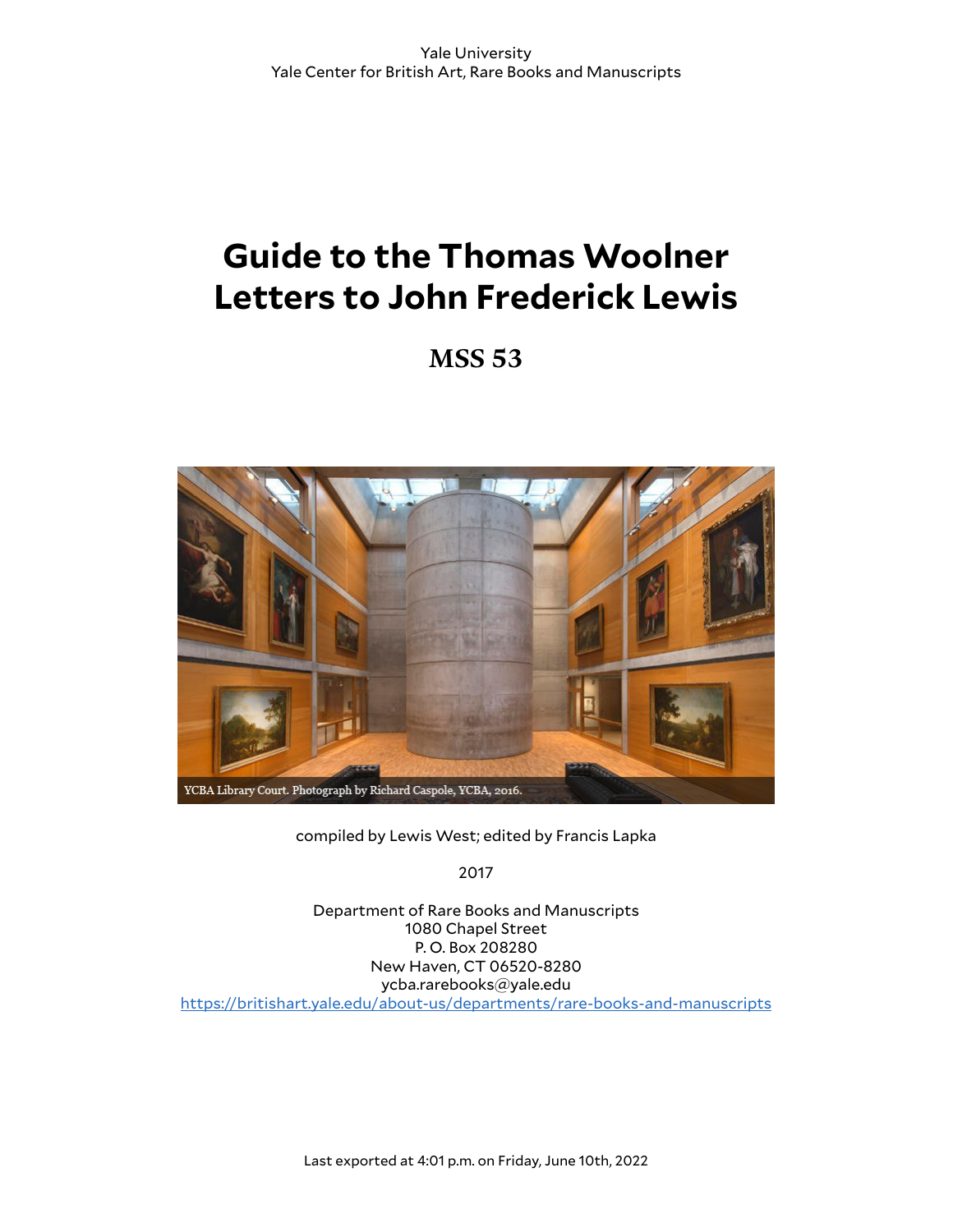# **Table of Contents**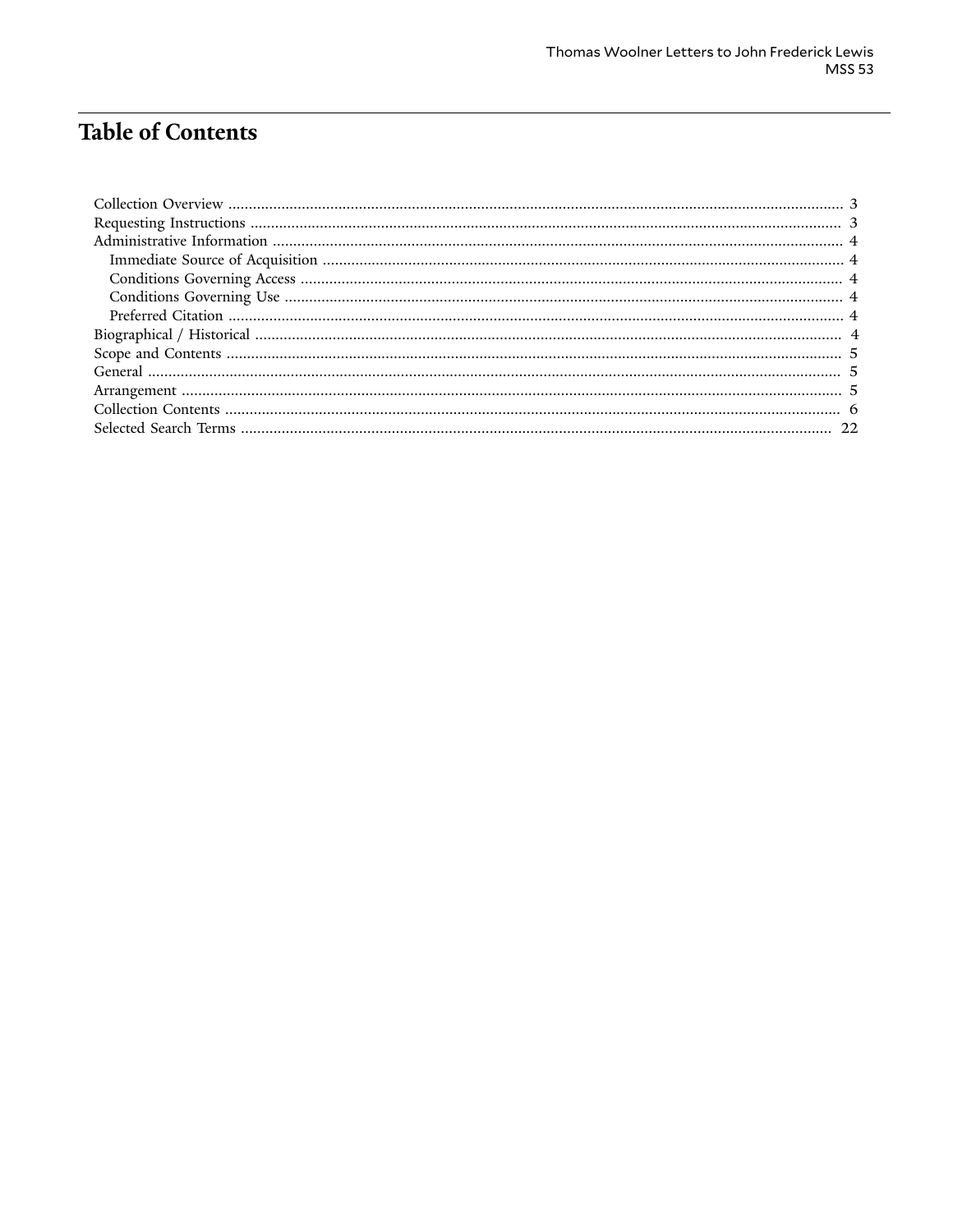# <span id="page-2-0"></span>**Collection Overview**

**REPOSITORY:** Yale Center for British Art, Rare Books and Manuscripts Department of Rare Books and Manuscripts 1080 Chapel Street P. O. Box 208280 New Haven, CT 06520-8280 ycba.rarebooks@yale.edu [https://britishart.yale.edu/about-us/departments/rare-books-and](https://britishart.yale.edu/about-us/departments/rare-books-and-manuscripts)[manuscripts](https://britishart.yale.edu/about-us/departments/rare-books-and-manuscripts)

**CALL NUMBER:** MSS 53

- **CREATOR:** Woolner, Thomas, 1825-1892
	- **TITLE:** Thomas Woolner Letters to John Frederick Lewis
	- **DATES:** 1863–1914
- **BULK DATES:** 1874–1876
- **PHYSICAL DESCRIPTION:** .42 linear feet (1 box)
	- **LANGUAGE:** English

**SUMMARY:** The collection comprises 15 letters from Thomas Woolner to John Frederick Lewis, written between 1874 and 1876. It also includes 5 letters from Woolner to Lewis's wife, Marian Harper, one letter from Lewis to dealer William Vokins, and several letters from Woolner's wife and daughter. The letters primarily concern Lewis's declining health—he died several months after the last letter in the collection—Woolner's admiration for Lewis's painting, updates on the politics of the Royal Academy and Woolner's ongoing artistic projects, and current exhibitions. Woolner comments on several works, including: J.M.W. Turner's, *Van Goyen, Looking Out for a Subject*; Elizabeth Thompson's *Calling the Roll after an Engagement, Crimea*; Lewis's *Lion & Lioness* and *In the Bey's Garden*; and his own monuments to Bishop John Patteson, Sir Cowasjee Jehanghier Readymoney, and Captain James Cook.

**ONLINE FINDING AID:** To cite or bookmark this finding aid, please use the following link: [https://](https://hdl.handle.net/10079/fa/ycba.mss.0053) [hdl.handle.net/10079/fa/ycba.mss.0053](https://hdl.handle.net/10079/fa/ycba.mss.0053)

### <span id="page-2-1"></span>**Requesting Instructions**

To request items from this collection for use on site, please use the request links in the HTML version of this finding aid, available at <https://hdl.handle.net/10079/fa/ycba.mss.0053>.

Key to the container abbreviations used in the PDF finding aid:

- b. box
- f. folder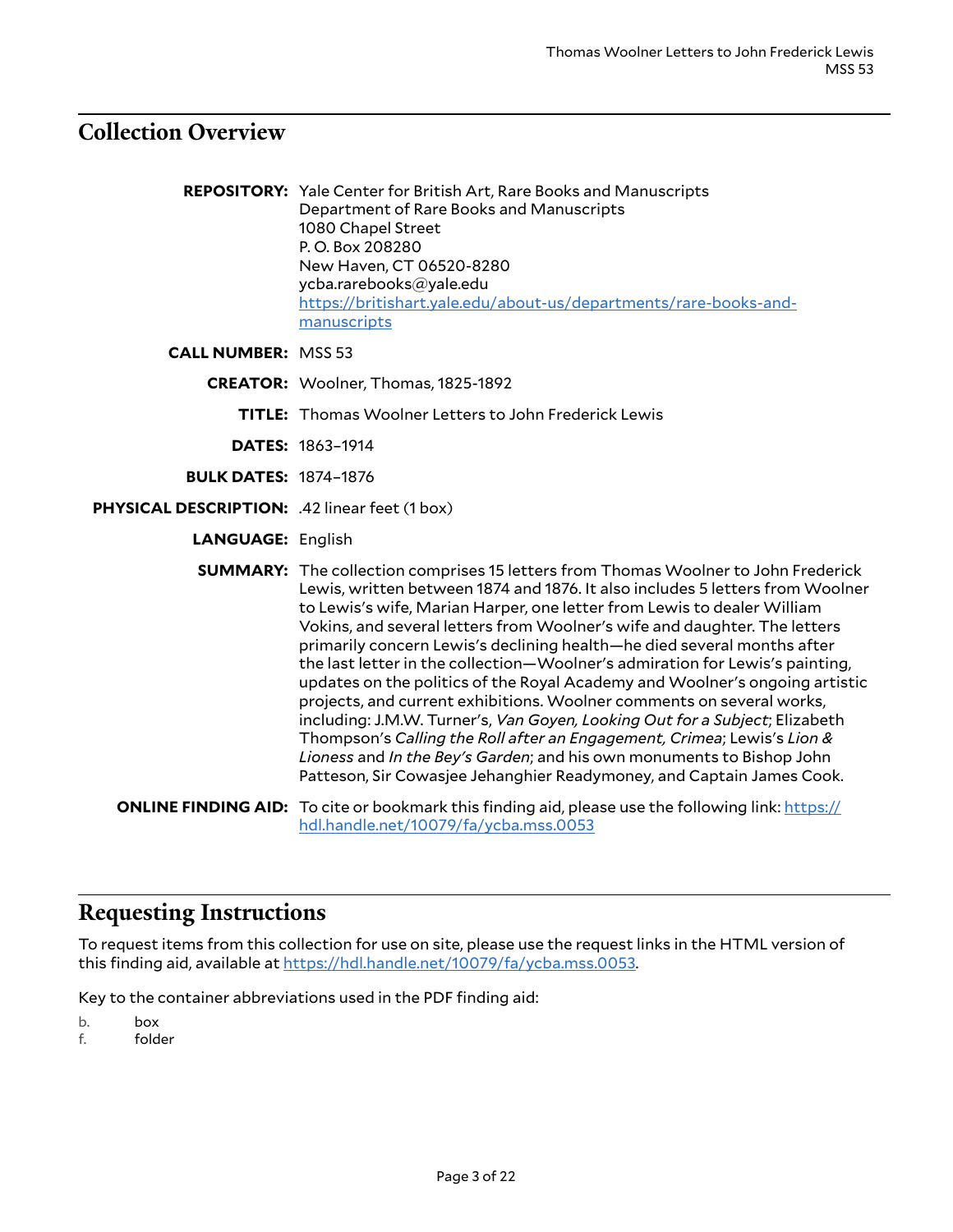# <span id="page-3-0"></span>**Administrative Information**

# <span id="page-3-1"></span>**Immediate Source of Acquisition**

Yale Center for British Art, Paul Mellon Fund

# <span id="page-3-2"></span>**Conditions Governing Access**

The materials are open for research.

# <span id="page-3-3"></span>**Conditions Governing Use**

The collection is the physical property of the Yale Center for British Art. Literary rights, including copyright, belong to the authors or their legal heirs and assigns. For further information, consult the Curator of Rare Books and Manuscripts.

# <span id="page-3-4"></span>**Preferred Citation**

Thomas Woolner Letters to John Frederick Lewis. Yale Center for British Art, Paul Mellon Fund

# <span id="page-3-5"></span>**Biographical / Historical**

Thomas Woolner was an English sculptor, poet, and one of the founding members of the Pre-Raphaelite Brotherhood. Born in 1825 in Suffolk, Woolner began his study of sculpture under William Behnes (1795-1864), exhibited his first works as a teenager, and soon formed bonds with Dante Gabriel Rossetti, William Holman Hunt, and others members of the Pre-Raphaelites. In 1852, after some professional  $difficulty$ —most significantly, failing to win the competition for a national monument to Wordsworth— Woolner left England to prospect for gold in Australia. He soon returned to sculpting, however, and then to England, where he resumed his work with a portrait medallion of Tennyson and, most importantly, a sculpture of Francis Bacon at Oxford. The latter led to a series of commissions and to increased artistic prominence: Woolner soon bought the home where he would spend the remainder of his life and married Alice Gertrude Waugh, with whom he would have six children. Public statues and memorials continued to form the basis of Woolner's recognition, though he produced some church memorials, as well as several volumes of poetry. He was elected an associate of the Royal Academy in 1871 and would later become a professor, though he never lectured and acquired a reputation for irritability. He died on 7 October 1892.

The main recipient of the letters in the collection is John Frederick Lewis, an English painter known for his orientalist depictions of Middle Eastern harems and street scenes. Born in 1804 and trained by his father, an engraver, Lewis established himself as watercolorist, first depicting animals and later picturesque scenes across Europe. He garnered particular attention for his images of Spain, though this changed in 1841 with the beginning of his time in Egypt. There, Lewis modeled his life after his impressions of oriental luxury, and produced numerous portraits, sketches, and other materials that would form the basis of his most prominent work. He married Marian Harper in Alexandria in 1847 and returned to England in 1851. His painting *The Hhareem* was a high point following his arrival in England—it reflected a fascination with visions of the orient that would dominate Lewis's output for the remainder of his life. Critics noted the influence on his work of the Pre-Raphaelites, highlighting his use of vibrant color and minute detail, though Lewis himself remained, for much of his later career, physically disconnected from the broader world of art, living and painting in the relative seclusion of his home at Walton-on-Thames. He died in August 1876, after several years of declining health.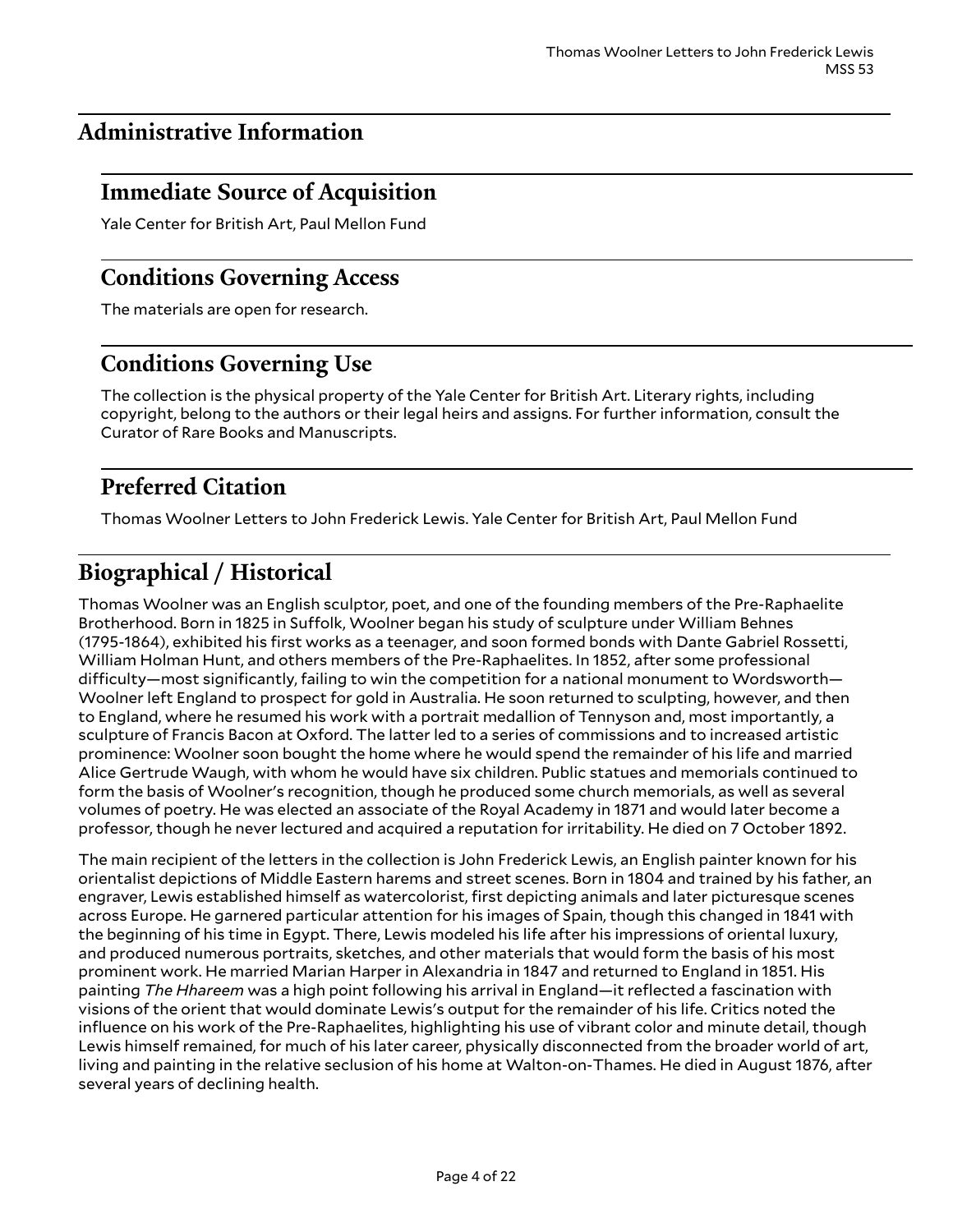# <span id="page-4-0"></span>**Scope and Contents**

The collection comprises 15 letters from Thomas Woolner to John Frederick Lewis, written between 1874 and 1876. It also includes five letters from Woolner to Lewis's wife, Marian Harper, one letter from Lewis to dealer William Vokins, two letters from Woolner's wife to Lewis, two letters from Amy Woolner— Thomas's daughter—concerning the recovery of the letters, and two letters from Charles Aitken of the National Gallery regarding Lewis's paintings. Woolner's letters to Lewis reveal the former's thoughts on his own work, his personal relationships with Lewis and the Royal Academy, his esteem for Lewis's painting, and his thoughts on contemporary art more broadly.

Throughout the letters, Woolner expresses intense concern for Lewis's health—it was during this period that Lewis's health began to deteriorate, culminating in his death in August of 1876, several months after the last letter in this series. Woolner notes his own personal anxiety, while also lamenting the loss that Lewis's incapacity means for the art community. He emphasizes his own admiration for Lewis's work, wondering "what lovely ladies and romantic slaves amid oriental gloom and splendor you are bringing into our life for our delight this year" (1875 January 17). He also remembers "the delightful afternoon at your house; we feel as if we had for awhile lived the life of the Arabian Nights" (1875 July 18)—a comment that echoes those of Thackeray, who, when he visited Lewis in Cairo, described him as a "languid lotus-eater."

Woolner also relays news of the political machinations of the other members of the Royal Academy. While Woolner disclaims any desire for power or accolades, he dismisses younger generations of artists and speaks critically of his fellow academicians. He occasionally provides updates on his own ongoing projects, notably his memorials to Captain James Cook and Sir Cowasjee Jehanghier Readymoney. He references photographs included with his letters, though no photographs accompany the collection.

Woolner describes his encounters with various exhibitions and, on several occasions, asks Lewis for professional assistance. His commentary on exhibits and sales include brief mentions or discussions of Turner's *Van Goyen, Looking Out for a Subject*; Elizabeth Thompson's *Calling the Roll after an Engagement, Crimea*; Paul Delaroche's *L'assassinat du duc de Guise au château de Blois en 1588*; and Lewis's own *Lion & Lioness* and *In the Bey's Garden*. He likewise asks Lewis to assist in proposals to protect Egyptian antiquities and to secure the burial of fellow sculptor J.H. Foley in St. Paul's Cathedral.

### <span id="page-4-1"></span>**General**

Cox, John Francis. *"An Annotated Edition of Selected Letters of Thomas Woolner, Pre-Raphaelite Poet and Sculptor."* Unpublished dissertation, Arizona State University, 1973. Roberts, Mary. *Intimate Outsiders: The Harem in Ottoman and Orientalist Art and Travel Literature.* Durham: Duke University Press, 2007. Woolner, Amy. *Thomas Woolner, R.A., Sculpture and Poet: His Life in Letters.* London: Chapman and Hall, Ltd., 1917.

# <span id="page-4-2"></span>**Arrangement**

The letters are arranged chronologically.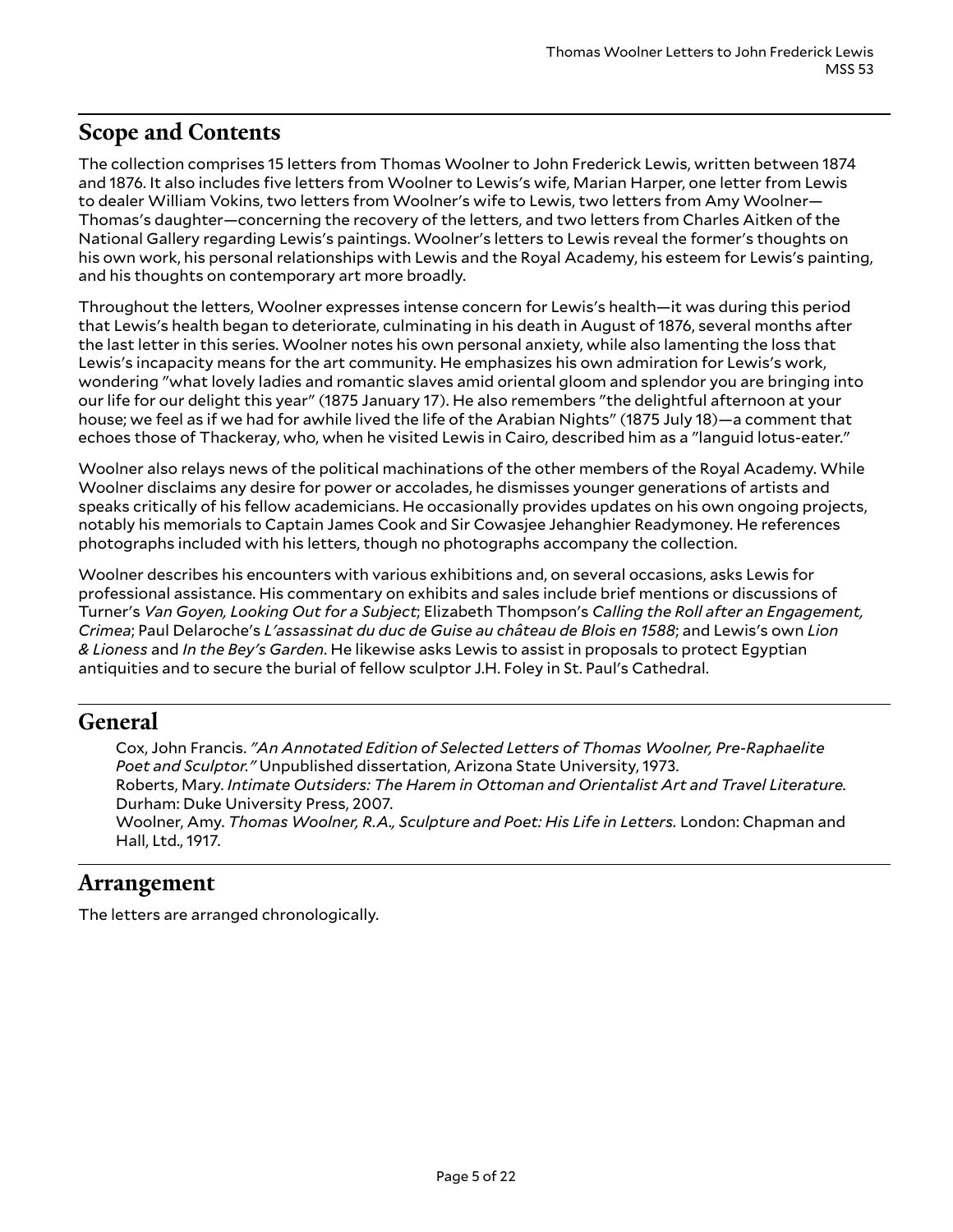# <span id="page-5-0"></span>**Collection Contents**

b. 1, f. 1 John Frederick Lewis letter to William Vokins 1 folded sheet (4 pages): autograph letter, signed; 18 x 23 cm, folded to 18 x 12 cm Lewis, John Frederick, 1804-1876 25

1863 December

"Xmas Day 1863. My dear Vokins, Poor Thackeray has gone! I suppose you saw this morning an account of his death in the "Times". Poor fellow. What a loss! & so young too. At one time I knew him well. Your note gratified me much this morning & when I opened & saw the Photograph, I thought you had put your real self in - & had got somebody to seal you up! Thanks for it - it is very like [...] God knows yet what I shall get by April - I will do my best, if my health holds out - which (I thank God most sincerely) it does at present. The devouring bird shall not find me backward in chucking him tit bits - but he must not be too sanguine - & wait patiently till feeding time. - I will try our friend P. about the girl in the Garden, but as I do not touch that yet, we will say nought at present about it. Do you mean to occupy both houses? or turn one into workrooms? I think your brother wise in his move - Hendon is pretty, very pretty - & I should think his wife wd like it. Besides it will be nice for you & yours to run down to occasionally - Mrs. Lewis thanks you for the Photo. We both write in kind regards & believe [...] to me ever [...] Yours, J.F. Lewis W.V. Esq." William Makepeace Thackeray died 24 December 1863 at age 52.

With blind-embossed letterhead: Walton on Thames.

Genres / Formats: Correspondence

Subjects: Photography

Names:

Lewis, John Frederick, 1804-1876 -- Correspondence Thackeray, William Makepeace, 1811-1863 Vokins, William, 1815-1895 -- Correspondence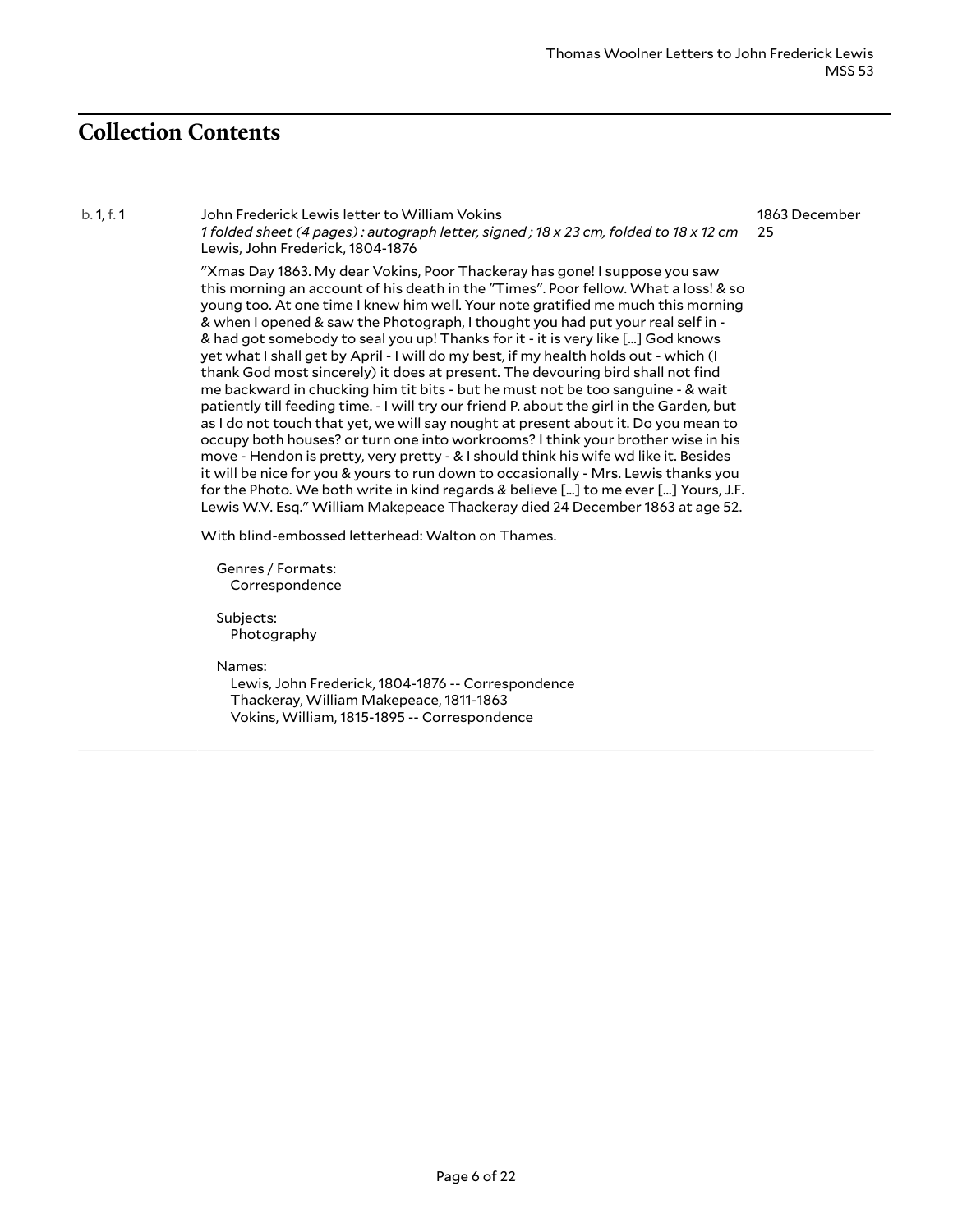1874 February 1

"Feb 1 '74. My dear Mr Lewis, I was sorry to miss the pleasure of seeing you last Thursday, but I was afraid you would not be able to come to town again so soon. The election was I think perfectly satisfactory; the new manner of voting acted well, and really gained the wishes of the body by breaking the coalition of several cliques, which are individually of small account, but formidable when combined. I shall be very pleased to have a chat with you on the subject of your pictures, and anything I could do to help you towards some effective assistance would give me great delight; for I have such an extraordinary admiration for your works that I think every bit of your workmanship should be jealously preserved, and every idea of yours on canvas should be made intelligible, even tho' every bit of it may not be by your own hand. I would willingly turn down to see you some day if I could not meet you in town: but I could most likely meet you any day at the Athenaeum if I had a day or two of notice before. Most truly yours, T. Woolner" With blind-embossed letterhead: 29, Welbeck Street. W. Genres / Formats: Correspondence Names: Lewis, John Frederick, 1804-1876 -- Correspondence Woolner, Thomas, 1825-1892 -- Correspondence b. 1, f. 3 Thomas Woolner letter to John Frederick Lewis 1 folded sheet (3 pages): autograph letter, signed; 18 x 23 cm, folded to 18 x 12 cm Woolner, Thomas, 1825-1892 "Ap: 12 '74. My dear Mr Lewis, Sir Vincent Eyre is anxious to do something towards preserving the antiquities in Egypt, and intends drawing up a petition to the Khedive for that purpose, and to have it presented to him thro' the Foreign Office. But in order to give the petition full effect both with our and the Egyptians authorities, he thinks it best to obtain the sanctions and signatures of the President and Council of the R. Academy, and of the Roy: Soc: of Antiquaries. He was speaking to me on the subject, and I naturally thought that you would be the fittest member to mention it to the Council of the R. Academy; if you are willing to bring it forward, or look over the paper with a view to bringing it forward, will you kindly let me know that I may tell Sir Vincent what you say? He saw the Khedive this last winter on the subject, and he seemed anxious also to preserve 1874 April 12

1 folded sheet (3 pages): autograph letter, signed; 18 x 23 cm, folded to 18 x 12 cm

the Monuments; and would be glad of any external assistance such as English opinion, to assist him in such a desirable object. Sir Vincent says the travellers increase and are knocking things about terribly, and he thinks no time should be lost. I hope you are feeling stronger with this milder weather, and are at work again. Believe me truly yours, T. Woolner."

With blind-embossed letterhead: 29, Welbeck Street. W.

Genres / Formats: Correspondence

b. 1, f. 2 Thomas Woolner letter to John Frederick Lewis

Woolner, Thomas, 1825-1892

Geographic Names: Egypt -- Antiquities

Names:

Eyre, Vincent, Sir, 1811-1881 Ismail, Khedive of Egypt, 1830-1895 Lewis, John Frederick, 1804-1876 -- Correspondence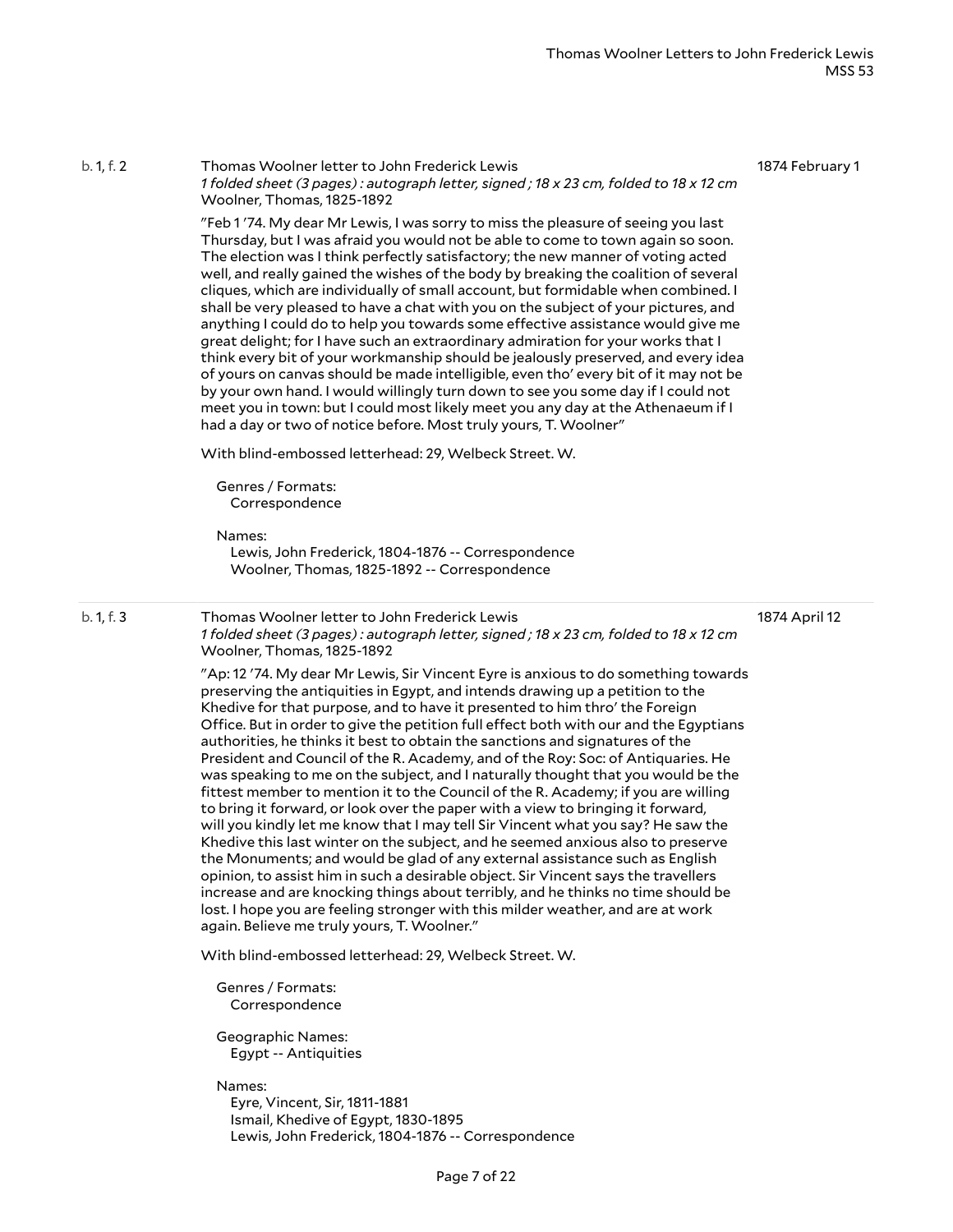Woolner, Thomas, 1825-1892 -- Correspondence

Corporate Bodies: Royal Academy of Arts (Great Britain) Society of Antiquaries of London

#### b. 1, f. 4 Thomas Woolner letter to John Frederick Lewis 1 folded sheet (3 pages): autograph letter, signed; 18 x 23 cm, folded to 18 x 12 cm Woolner, Thomas, 1825-1892 1874 April 19

"Ap: 19 '74. My dear Mr Lewis, Many thanks for your kind letter; and I have no doubt the R. Academy will wish to support a petition with so good an object. I saw Dobson last evening and he told me the council were not busy now, so that maybe they will take notice of this matter. I grieve to have such a poor account of you from yourself. After such a long habit of close work to be denied it is indeed a loss. But the loss belongs to us all almost more than to you. It will give me great pleasure to meet you any time at the Club you may name. If at any time you came to town, and it would save you the trouble of returning to Walton the same day, I can give you a snug little bedroom where you would be comfortable, and I would try and get [William] Boxall or some pleasant friend to meet you at dinner. I am a

bachelor just now; my wife having gone off to the I. of Wight with a little girl who

With blind-embossed letterhead: 29, Welbeck Street. W.

is not strong. Most truly yours, T. Woolner."

Genres / Formats: Correspondence

Names:

Boxall, William, Sir, 1800-1879 Dobson, W. C. T. (William Charles Thomas), 1817-1898 Lewis, John Frederick, 1804-1876 -- Correspondence Woolner, Thomas, 1825-1892 -- Correspondence

Corporate Body: Royal Academy of Arts (Great Britain)

b. 1, f. 5 Thomas Woolner letter to John Frederick Lewis 1 folded sheet (4 pages): autograph letter, signed; 18 x 23 cm, folded to 18 x 12 cm Woolner, Thomas, 1825-1892

1874 May 17

"May 17 '74. My dear Mr Lewis, your letter was sent on to me at Paris, and greatly delighted I was to know you were pleased with the appreciation of your wonderful picture. You do not think so highly of your own work as your admirers do, or you could not be surprised at any sum being offered for one of your chief pictures. I am sure Mr Graham's offer was bona fide, as he asked me to find out if the possessor would take the sum mentioned, and as he was willing to give it. £10,000 is a large sum, but not much to a man worth £100,000 a year who wishes to gratify a keen taste. He told me he had refused 6000 guis. for Turner's *"Van Goyen in search of a subject"*, and he gave 7000 for Gainsbro's two ladies sold at Christie's last year; so that you see he is not wedded to cash where taste is concerned. My belief is that very soon your chief works will be priceless; that is, they will all become established in first class collections where no money will be able [to] extract them. - There are some delightful pictures in the Loan Coll. at Paris, both old and modern. What a pity you are not well enough to go! - There are the choice works from private houses which will not be seen again by the public. Ingres best works are there. Delaroche's best - the Murder of the Duke de Guise. -A wonderful portrait of a young man by Raphael. Two fine portraits by Antonio More; superb Dutch landscapes, and in fact to have an idea of the wealth there the Ex. must be seen.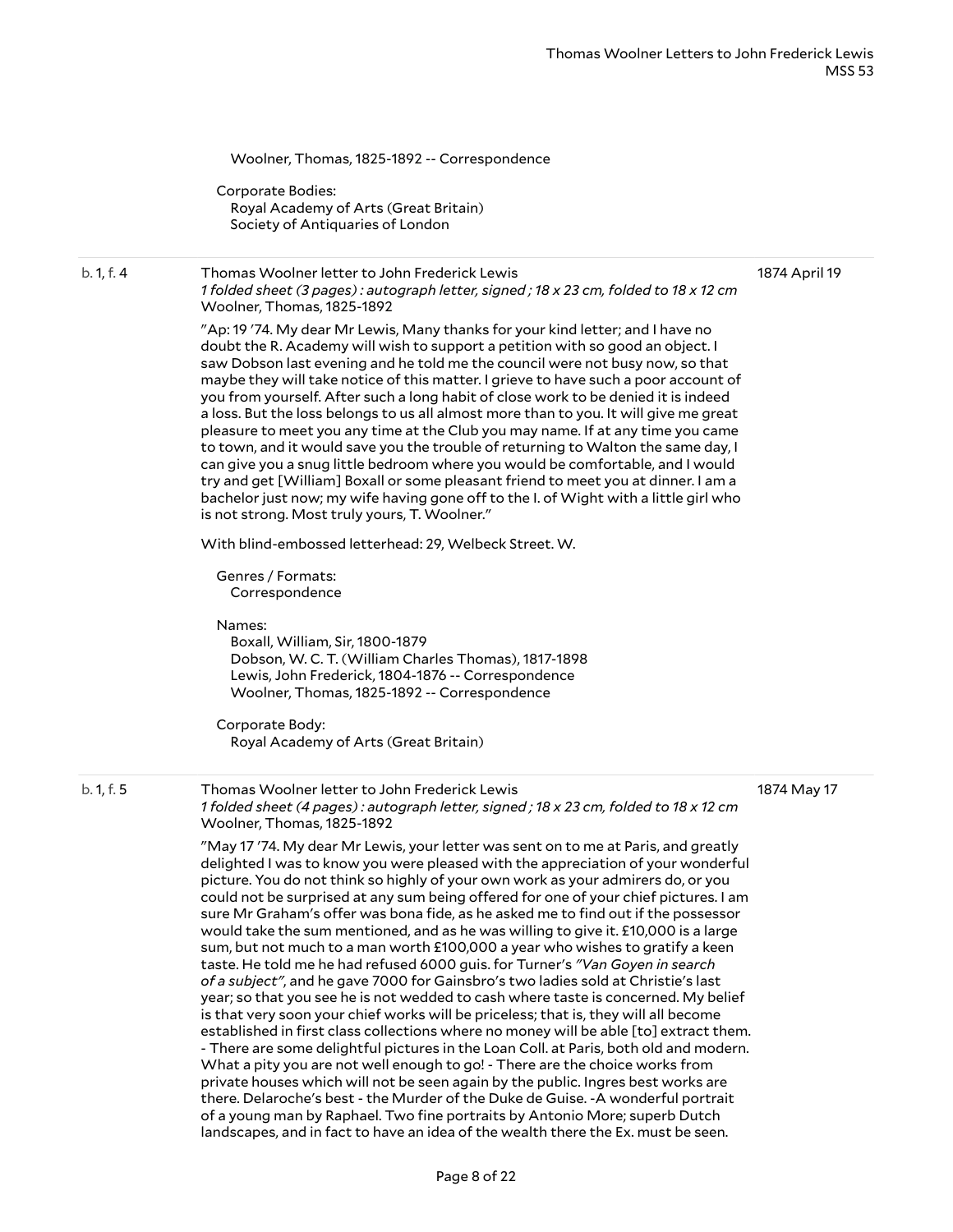The knic-knacs are superb and astonishing. - But I will not tire you with an account of all the delightful things I saw. It was particularly pleasant to me, for my wife had never been on the Continent before and everything was new as well as pleasant to her. - Gerome is very fine in the Salon this year, three pictures all equally good. The mass there, of course, being fearful rubbish. The drawing, of which so much is said, is mostly weak, and inexact, and vulgar. - With kindest wishes for your health-Ever truly yours, T. Woolner. Please [...] to answer this. " See: *Thomas Woolner, R.A., sculptor and poet*, pages 294-295.

With blind-embossed letterhead: 29, Welbeck Street. W.

Genres / Formats: Correspondence

Subjects: Art -- France -- Paris -- Exhibitions Painting -- Prices

Preferred Titles: *Turner, J. M. W. (Joseph Mallord William), 1775-1851. Van goyen, looking out for a subject*

#### Names:

Gainsborough, Thomas, 1727-1788 Gérôme, Jean Léon, 1824-1904 Lewis, John Frederick, 1804-1876 -- Correspondence Woolner, Thomas, 1825-1892 -- Correspondence

Corporate Body: Salon (Exhibition : Paris, France)

#### 1874 August 29

b. 1, f. 6 Thomas Woolner letter to John Frederick Lewis 1 folded sheet (2 pages): autograph letter, signed; 18 x 23 cm, folded to 18 x 12 cm Woolner, Thomas, 1825-1892

> "Aug: 29 '74. My dear Mr Lewis, The friends of J.H. Foley are anxious he should be buried in St. Pauls, and Canon Liddon tells me that we must have two or three of the chief names in art to support the application: will you kindly send me your aid writing a letter in support of the plan that I may receive on Monday morning. I have to see the Canon at 2 P.M. on Monday to present the letters and help him select the site. You see there is no time to be lost. The Canon proposes Thursday next for the funeral. Most truly yours, T. Woolner. I am grieved to trouble you, but if you can get the letter written your own signature will be enough."

With blind-embossed letterhead: 29, Welbeck Street. W.

Genres / Formats: Correspondence

Names:

Foley, John Henry, 1818-1874 Lewis, John Frederick, 1804-1876 -- Correspondence Liddon, H. P. (Henry Parry), 1829-1890 Woolner, Thomas, 1825-1892 -- Correspondence

Corporate Body: St. Paul's Cathedral (London, England)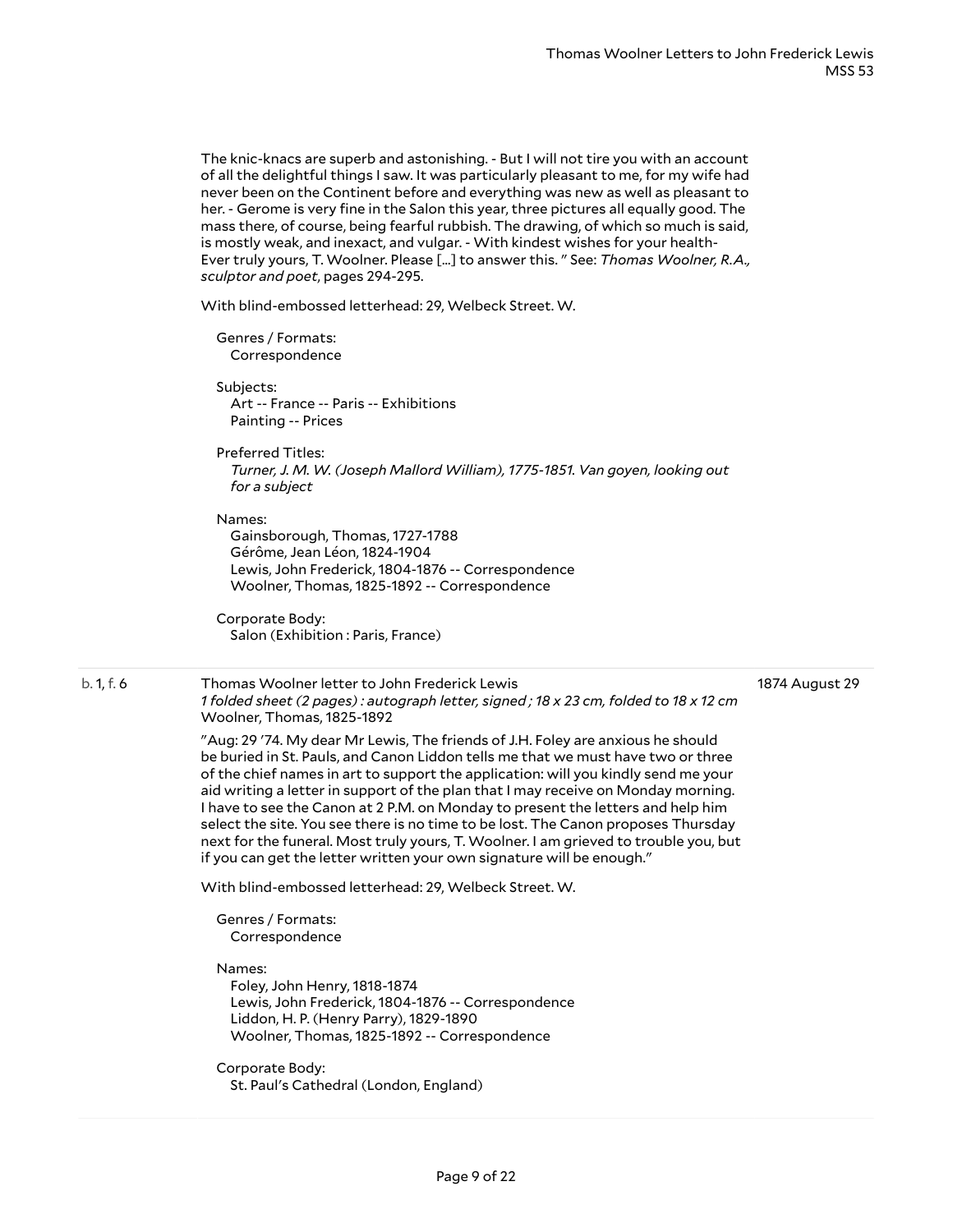| b. 1, f. 7 | Thomas Woolner letter to John Frederick Lewis<br>1 folded sheet (2 pages): autograph letter, signed; 18 x 23 cm, folded to 18 x 12 cm<br>Woolner, Thomas, 1825-1892                                                                                                                                                                                                                                                                                                                                                                                                                                                                                                                                                                                                                                                                                                                                                                                                                                                                                                                                                                                                                                                                                                                                                                                                                                                                                                                                                                                                                                                                                                                                       | 1874 September      |
|------------|-----------------------------------------------------------------------------------------------------------------------------------------------------------------------------------------------------------------------------------------------------------------------------------------------------------------------------------------------------------------------------------------------------------------------------------------------------------------------------------------------------------------------------------------------------------------------------------------------------------------------------------------------------------------------------------------------------------------------------------------------------------------------------------------------------------------------------------------------------------------------------------------------------------------------------------------------------------------------------------------------------------------------------------------------------------------------------------------------------------------------------------------------------------------------------------------------------------------------------------------------------------------------------------------------------------------------------------------------------------------------------------------------------------------------------------------------------------------------------------------------------------------------------------------------------------------------------------------------------------------------------------------------------------------------------------------------------------|---------------------|
|            | "Sep 1'74. My dear Mr Lewis, Your generous soul will rejoice that poor Foley will<br>have the last honour due to him; for our application has succeeded and he is to be<br>buried in St. Pauls on Friday next at 12 o'clock. He will lie close to Turner, Reynolds,<br>and James Barry, with only one grave between him and this noble company. The<br>sterling artists are fast passing away, and what the next generation will be like I<br>tremble to contemplate. - With kindest wishes for your health - Ever truly yours, T.<br>Woolner." See: Thomas Woolner, R.A., sculptor and poet, pages 297-298.                                                                                                                                                                                                                                                                                                                                                                                                                                                                                                                                                                                                                                                                                                                                                                                                                                                                                                                                                                                                                                                                                              |                     |
|            | With blind-embossed letterhead: 29, Welbeck Street. W.                                                                                                                                                                                                                                                                                                                                                                                                                                                                                                                                                                                                                                                                                                                                                                                                                                                                                                                                                                                                                                                                                                                                                                                                                                                                                                                                                                                                                                                                                                                                                                                                                                                    |                     |
|            | Genres / Formats:<br>Correspondence                                                                                                                                                                                                                                                                                                                                                                                                                                                                                                                                                                                                                                                                                                                                                                                                                                                                                                                                                                                                                                                                                                                                                                                                                                                                                                                                                                                                                                                                                                                                                                                                                                                                       |                     |
|            | Names:<br>Foley, John Henry, 1818-1874<br>Lewis, John Frederick, 1804-1876 -- Correspondence<br>Woolner, Thomas, 1825-1892 -- Correspondence                                                                                                                                                                                                                                                                                                                                                                                                                                                                                                                                                                                                                                                                                                                                                                                                                                                                                                                                                                                                                                                                                                                                                                                                                                                                                                                                                                                                                                                                                                                                                              |                     |
|            | Corporate Body:<br>St. Paul's Cathedral (London, England)                                                                                                                                                                                                                                                                                                                                                                                                                                                                                                                                                                                                                                                                                                                                                                                                                                                                                                                                                                                                                                                                                                                                                                                                                                                                                                                                                                                                                                                                                                                                                                                                                                                 |                     |
| b. 1, f. 8 | Thomas Woolner letter to John Frederick Lewis<br>1 folded sheet (4 pages): autograph letter, signed; 18 x 23 cm, folded to 18 x 12 cm<br>Woolner, Thomas, 1825-1892                                                                                                                                                                                                                                                                                                                                                                                                                                                                                                                                                                                                                                                                                                                                                                                                                                                                                                                                                                                                                                                                                                                                                                                                                                                                                                                                                                                                                                                                                                                                       | 1874 November<br>22 |
|            | "Nov 22 '74. My dear Mr Lewis, A letter from you comes like the sun thro' this<br>dingy abomination called fog. It would have shocked me had I known such an idea<br>as coming here this weather had even entered your head as a possibility. So far<br>as I am concerned, election to R. A-ship is a point of no great consequence, as I<br>care nothing for fancy titles, and do not like my time to be taken up by Council<br>meetings, and A.R.A.-ship suits me very well indeed, as I get most of the fun and<br>only a little of the work; indeed none, except teaching in the Life School, which I<br>like. But whether I am elected or whether I am not, I would rather have had your<br>kind and hearty letter, or your solitary vote, than nearly the whole voting of the<br>Academy without it, or with yours in antagonism. - I am delighted to know that<br>you can still work a little, but it is very sad to think of your not being able to walk<br>about comfortably. - I was going off to Venice tomorrow, but the friend with<br>whom I travel caught a sore throat and now I have to wait till his Dr lets him<br>off. - Except a fortnight in the spring in Paris with my wife I have had no holiday<br>this year and begin to feel stupid from constant work on monstrous statues. - I<br>gave your message to my wife; she was greatly pleased and told me whatever I<br>said in return to "imply admiration" - for you must know that she is as great an<br>enthusiast for your work as I am myself. Hoping for you all good, every truly yours<br>T. Woolner." See: Thomas Woolner, R.A., sculptor and poet, page 300.<br>With blind-embossed letterhead: 29, Welbeck Street. W. |                     |
|            |                                                                                                                                                                                                                                                                                                                                                                                                                                                                                                                                                                                                                                                                                                                                                                                                                                                                                                                                                                                                                                                                                                                                                                                                                                                                                                                                                                                                                                                                                                                                                                                                                                                                                                           |                     |
|            | Genres / Formats:<br>Correspondence                                                                                                                                                                                                                                                                                                                                                                                                                                                                                                                                                                                                                                                                                                                                                                                                                                                                                                                                                                                                                                                                                                                                                                                                                                                                                                                                                                                                                                                                                                                                                                                                                                                                       |                     |
|            | Names:<br>Lewis, John Frederick, 1804-1876 -- Correspondence<br>Woolner, Alice, 1845-1912<br>Woolner, Thomas, 1825-1892 -- Correspondence                                                                                                                                                                                                                                                                                                                                                                                                                                                                                                                                                                                                                                                                                                                                                                                                                                                                                                                                                                                                                                                                                                                                                                                                                                                                                                                                                                                                                                                                                                                                                                 |                     |

Corporate Body: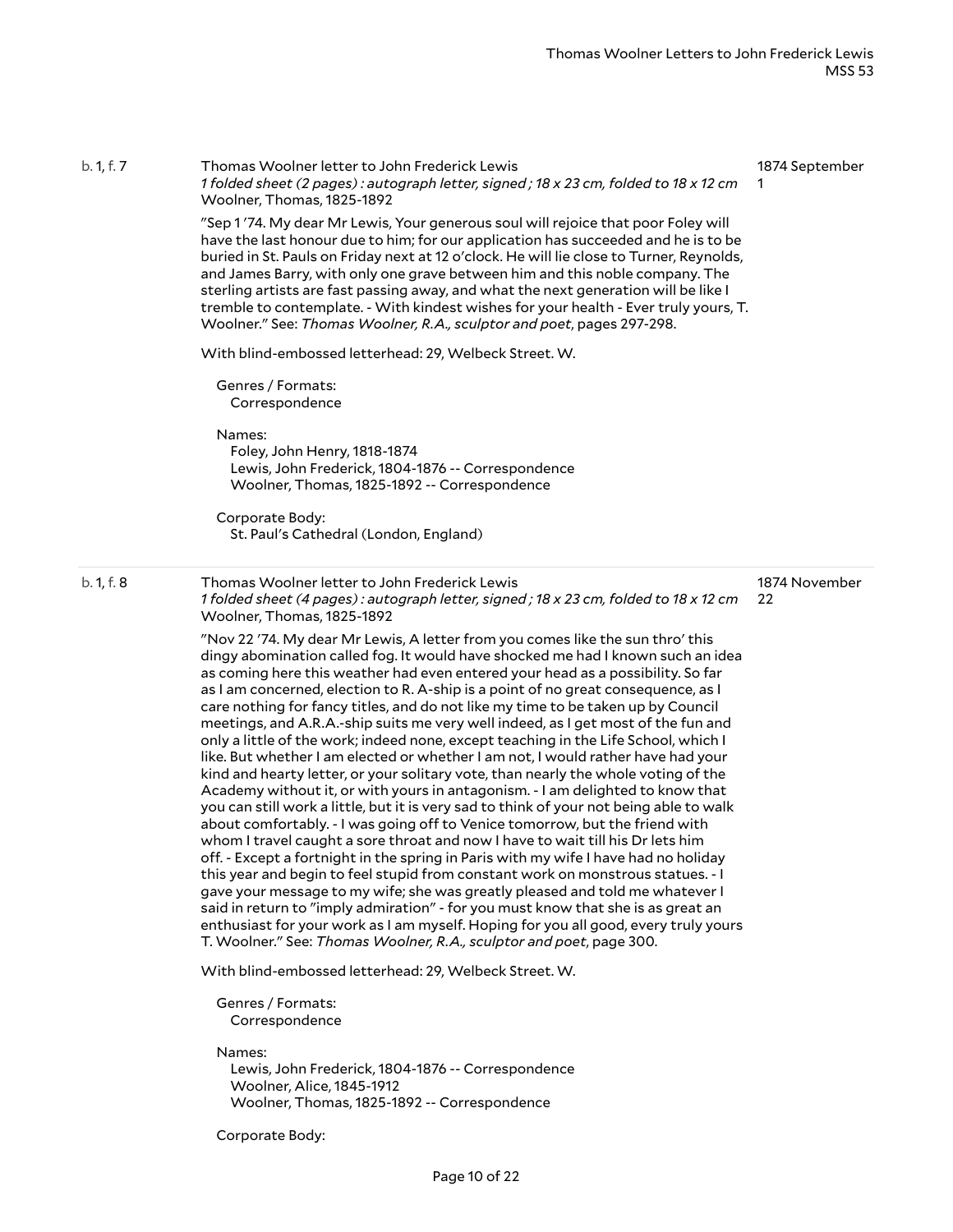#### Royal Academy of Arts (Great Britain)

b. 1, f. 9 Thomas Woolner letter to John Frederick Lewis 1 folded sheet (4 pages): autograph letter, signed; 18 x 23 cm, folded to 18 x 12 cm Woolner, Thomas, 1825-1892

1875 January 17

"Jan 17 '75. My dear Mr Lewis, It is all very well to say "do not answer this"; but I have too good a sense of my privileges to obey such an injunction. In the "Apocrypha" I remember reading in the days of my youth - "If thou knowest a wise man let thy feet wear his doorstep"; - but as I cannot do this I may help to wear out his door-knocker. Since my return from Venice my time has been wholly taken up or I should have thanked you before for your most kind and cordial letter as to my election. I have, as I said, always had a shrinking from honours and Committees, but now I am in the charmed circle, however I may have got there, I must say that it is most gratifying to find the hearty and friendly way in which I have been welcomed by the members; indeed they could not have more clearly shown their satisfaction; with, of course, the exception of the sculptors, who looked sourly as usual, tho' to them I am always as amiable as one being can be to another in ordinary life. I must confess that if your resolution holds good of not attending any meetings at the R.A. any more one of the main attractions will be gone; and I shall feel as the Liberals now feel at losing the leadership of their beloved Gladstone. But whatever you do in withdrawing from society if it helps to get more work from you I think you may well be forgiven. - I wonder what lovely ladies and romantic slaves amid oriental gloom and splendour you are bringing into life for our delight this year! My wife brought one very little lady into life while I was away in Verona, making four daughters, as well as two sons. - So you see, I must work hard to keep all these mouths at work. Ever most truly yours, T. Woolner." See: *Thomas Woolner, R.A., sculptor and poet*, page 302.

With blind-embossed letterhead: 29, Welbeck Street. W.

Genres / Formats: Correspondence

Names:

Lewis, John Frederick, 1804-1876 -- Correspondence Woolner, Alice, 1845-1912 Woolner, Thomas, 1825-1892 -- Correspondence

Corporate Body: Royal Academy of Arts (Great Britain)

| b. 1. f. 10 | Thomas Woolner letter to John Frederick Lewis                                        | 1875 January 31 |
|-------------|--------------------------------------------------------------------------------------|-----------------|
|             | 1 folded sheet (4 pages): autograph letter, signed; 18 x 23 cm, folded to 18 x 12 cm |                 |
|             | Woolner, Thomas, 1825-1892                                                           |                 |

"Jan 31 '75. My dear Lewis, If you refuse being Mr-ed; - I was much delighted with your kind letter and the hope it offered me of a pleasant glimpse of your happy life. Please to ask Mrs Lewis to accept my bow of homage, and say with what pleasure I look forward to making her acquaintance. I know that I have already seen her several times in life, and, if I mistake not, once in her immortality as she looks in the *"Bey's Garden,"* the guardian angel of the richest cluster of flowers, ever glowing and that ever glowed to mortal sight.- Armstead has done a great deal of work for Gilbert Scott, and his chief performance is half the Podium of the Albert Memorial. He has not exhibited much at the R.A. but as they still want two sculptors to make up their traditional number I think they could not have done much better than to elect him. He is brother-in-law of Wells, and is a personal friend of a great many members of the Academy. I do not know what the Authorities will do with Chantrey's gains, but I know that the Prince may praise and the papers may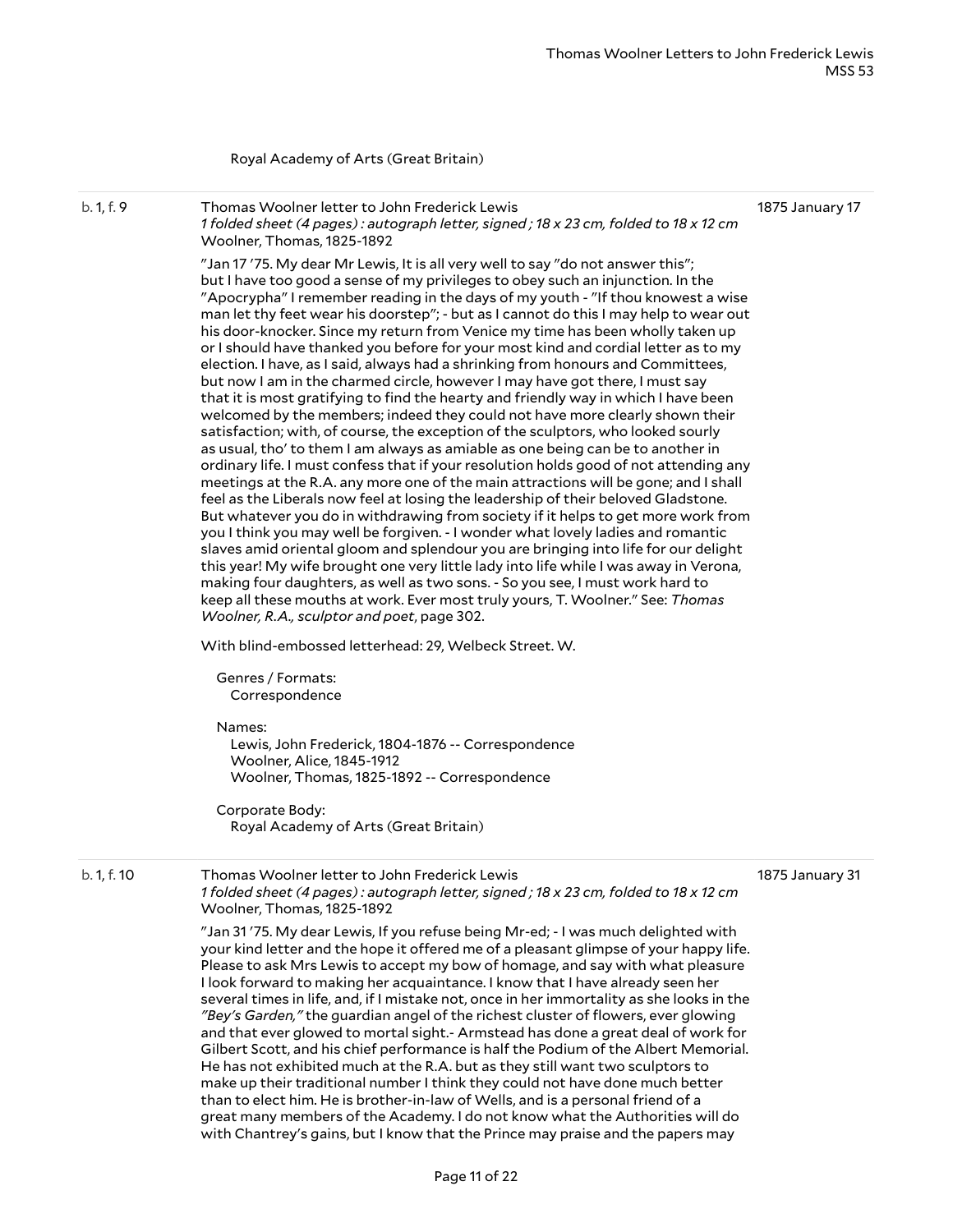trumpet, but the Academy will not purchase the "Roll Call". - I hate the thought of 3 score years and 10 for some persons, and wish it sometimes to be within the programme of the gods to do as they used in the days of Attica - extend their grace to especial favorites, and give you 20 more years of working vigour. It is to me sad to think that now your genius has reached its highest glory you should be able to do less work than ever and be tantalized with unsatisfied aspirations and unrealized visions of beauty. You will know that one human being feels the loss this is to the world. I think I shall not wait for fine weather, as that may be in the remote future, but as you give permission I shall run down to see you the first clear chance I can see. - My wife cordially reciprocates your kind feelings towards her and sends similar greetings. - Most truly yours, T. Woolner." Marginalia on first page: "The enclosed photograph for Mrs Lewis' Album" (no photograph present). Woolner refers to *Calling the Roll after an Engagement, Crimea* (better known as *The Roll Call*), a painting by Elizabeth Thompson. See: *Thomas Woolner, R.A., sculptor and poet*, page 303.

With written place of origin: 29 Welbeck St. W.

Genres / Formats: Correspondence

#### Preferred Titles:

*Butler, Elizabeth (Elizabeth Southerden Thompson), 1846-1933. Roll call Lewis, John Frederick, 1804-1876. In the Bey's Garden*

#### Names:

Armstead, Henry Hugh, 1828-1905 Lewis, John Frederick, 1804-1876 -- Correspondence Lewis, Marian, approximately 1826-1906 Woolner, Thomas, 1825-1892 -- Correspondence

#### b. 1, f. 11 Thomas Woolner letter to John Frederick Lewis 1 folded sheet (3 pages): autograph letter, signed; 18 x 23 cm, folded to 18 x 12 cm

Woolner, Thomas, 1825-1892

1875 March 24

"March 24 '75. My dear Lewis, My wife and I called to see [William] Boxall and found that he had not only pulled through this time but was quite frisky, not on his feet as he never was much that way. He looks better than I have seen him for some time; he seemed pleased when I told him you had made enquiries about him. I saw Dr Quain this morning and he told me that the President was tolerably well, and, for him, quite strong. So that it is satisfactory to know that the East wind cannot kill off all the good folk well up in years. I send this off merely by way of bulletin, as I know it gladdens you to hear of the well being of your old friends.- Ever truly yours, T. Woolner."

With blind-embossed letterhead: 29, Welbeck Street. W.

Genres / Formats: Correspondence

Names:

Boxall, William, Sir, 1800-1879 Lewis, John Frederick, 1804-1876 -- Correspondence Quain, Richard, 1816-1898 Woolner, Thomas, 1825-1892 -- Correspondence

#### b. 1, f. 12 Thomas Woolner letter to John Frederick Lewis 1 folded sheet (3 pages): autograph letter, signed; 18 x 23 cm, folded to 18 x 12 cm Woolner, Thomas, 1825-1892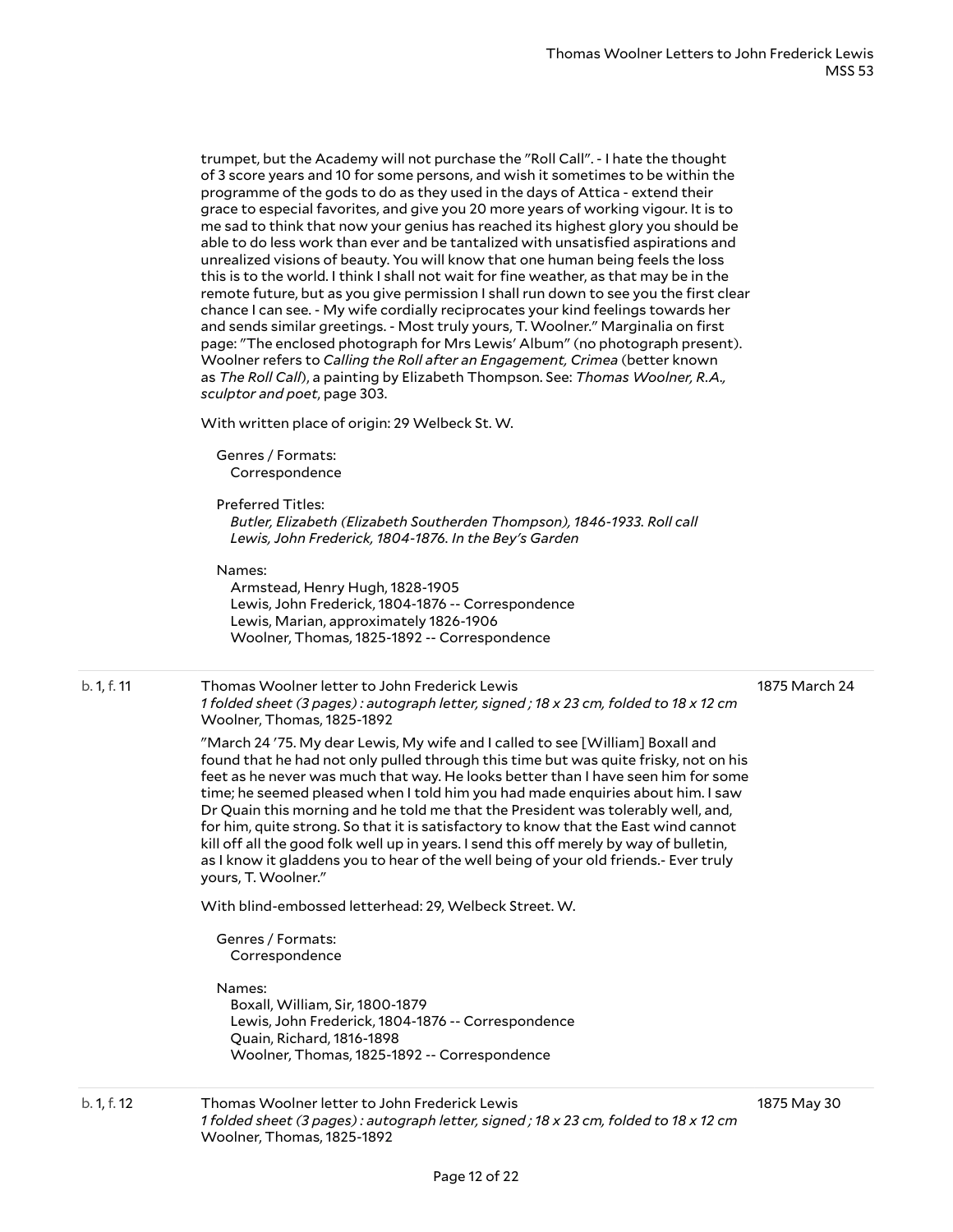"May 30 1875. My dear Lewis, I hope you are getting better with the bright weather. I came down to spend the day at this lovely place, - the seat of the great Earl Chatham - and having nothing to do but enjoy myself I make a part of that enjoyment saying how-d'ye-do to you. I am truly sorry you do not get strong quickly; and not only on your own account, and on account of art, but also on my own, for I want the pleasure of seeing you. I am Visitor in the Life School till the middle of June; after that is over, I shall turn down to see you if it be only for ten minutes. I do not know what views you have at Walton, but they are sure to [be?] beautiful if you get glimpses of the Thames, but I think they could not beat this Paradisal spot except in the light of the River.- I have not been to the Ex: since it opened, for somehow ordinary work in art seems to me of very little use and gives me no particular pleasure to look at.- Pray make my compliments to kind Mrs Lewis, for she is always kind in telling me of you and I always feel deeply grateful to her.- My wife is here with me drinking in the lovely scenery. Ever truly yours, T. Woolner."

With printed heading: "Post Town Beckenham"; "Railway & Telegraph Bromley."; "Hayes, Kent."

Genres / Formats: Correspondence

Geographic Names: Hayes (Bromley, London, England)

Names:

Lewis, John Frederick, 1804-1876 -- Correspondence Woolner, Thomas, 1825-1892 -- Correspondence

Corporate Body: Royal Academy of Arts (Great Britain)

b. 1, f. 13 Thomas Woolner letter to John Frederick Lewis 1 folded sheet (4 pages): autograph letter, signed; 18 x 23 cm, folded to 18 x 12 cm Woolner, Thomas, 1825-1892 1875 June 21

> "June 21, '75. My dear Lewis, It rejoiced my life to see your hand again on paper, and I hope next Friday to behold your veritable countenance, and to hold that hand in my own. It is very good to offer me a bed, but will you smile on my petition? -Instead of staying all night and possibly putting you to some trouble, may I bring my wife to spend the afternoon with you? It will be a joy for her to remember all her life making her bow to you in your own house. There are two convenient trains in the evening, so that all will be comfortable. Alas, alas, my beloved *"Lion and Lioness"* went. I hated sending it at all; but was forced to send every one of my best to avoid the charge of "merely weeding". I put a reserve of £80, which I hoped would secure its return, but it reached £89. - From the numerous failures in monied circles, and the lateness of the season I was told the sale would be a poor one, and thought my reserve would secure me against purchase, but your renown was too much for my prudence, and I lost my treasure. I intend to lose no more money by bad investments as I did last year and the year before; nothing but jogtrots [?] for the future. Bitter as it was to get rid of my lovely pictures I must say it is a relief to be free from so much responsibility. I will tell you all about everything when we meet. I enclose for Mrs Lewis a pho: of my monument to Bishop [John] Patteson representing him as he lay in the canoe after having been stripped, and a mat thrown over him, and a palm branch with 5 knots placed in his hands.- Ever truly yours, T. Woolner" No photo present. Bishop Patteson was murdered in 1871 in the Solomon Islands; his body was found floating in a canoe, covered with a palm mat and holding a palm branch.

With blind-embossed letterhead: 29, Welbeck Street. W.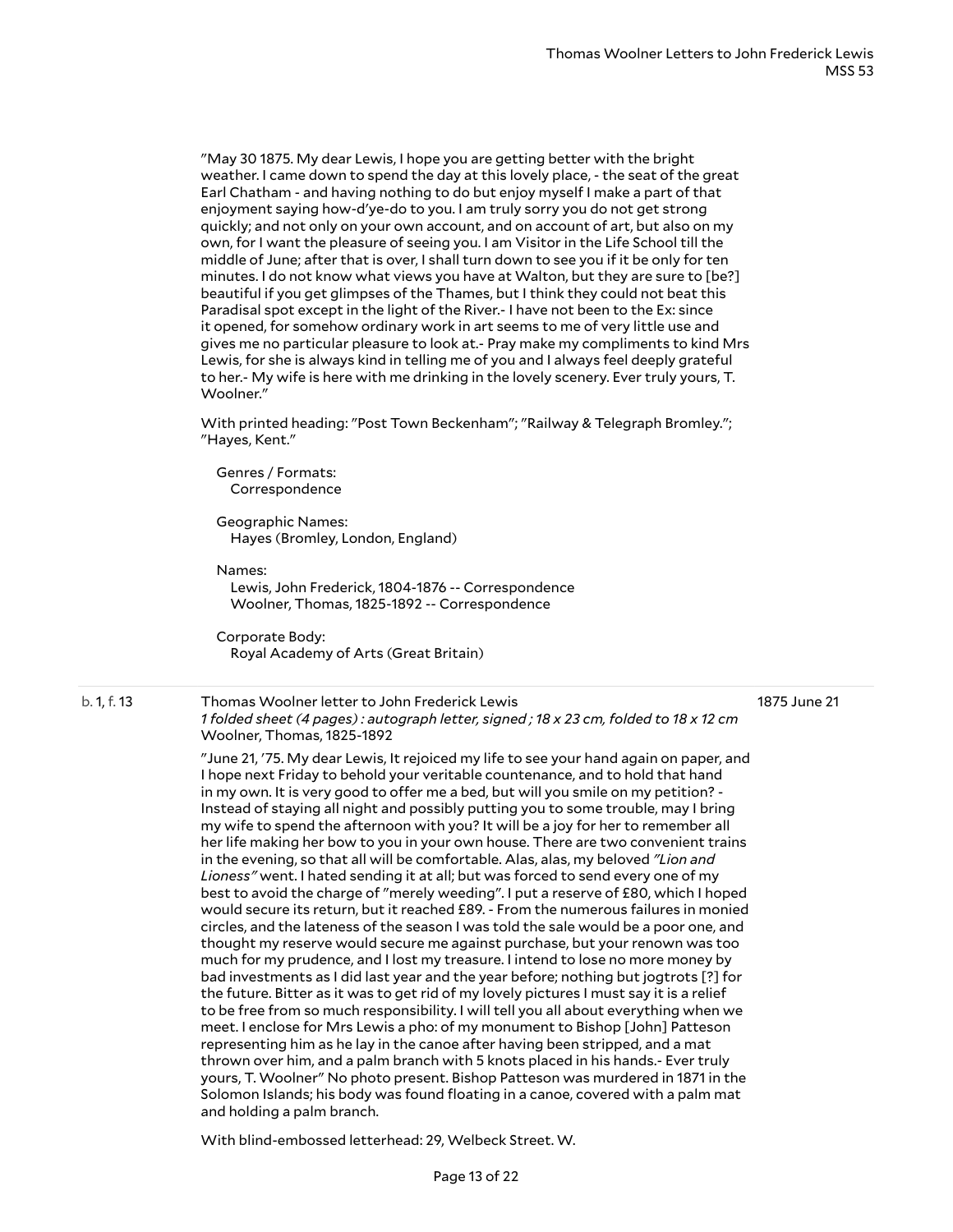Genres / Formats: Correspondence Preferred Titles: *Lewis, John Frederick, 1804-1876. Lion & lioness* Names: Lewis, John Frederick, 1804-1876 -- Correspondence Patteson, John Coleridge, 1827-1871 Woolner, Thomas, 1825-1892 -- Correspondence b. 1, f. 14 Thomas Woolner letter to John Frederick Lewis 1 folded sheet (4 pages): autograph letter, signed; 18 x 23 cm, folded to 18 x 12 cm Woolner, Thomas, 1825-1892 "July 18 '75. My dear Lewis, I met [Gustave?] Pope at the Mansion House last night and was pained to hear that you were lain up unwell again. I was going to ask if I might run down again before the summer was over to look at your sketches, but now I must wait till you are strong enough again to see anyone. In fact I did not feel sure that a letter would not bother you till Pope said it would rather amuse than otherwise. I cannot tell you the pleasure it is to us to remember the delightful afternoon at your house; we feel as if we had for awhile lived the life of the Arabian Nights, with all its joys and without any of its evil. As generous souls rejoice in the joy they give I am sure that Mrs Lewis and you must have a rich store of enjoyment. I should so much have liked to show you a statue I am doing of Sir Cowasjee Jehangeer, a rich Parsee of Bombay; for while I work at it I think of your work and wonder if you would think I had put the true Oriental character into his attitude and the expression of his face. I should much like to exhibit it next year but my Committee wish it in Bombay before the Prince arrives in November, so that, as usual, I am cheated of my Exhibition right. The President seemed to have revived again last evening, for tho he looked weak compared with a few years back, still he spoke with some amount of firmness and was very pleasant in his manner and cheerful. My wife desires her love to Mrs Lewis and you and is very anxious for comforting news of you. It is this horrid wet weather that has brought you down, for all sensitive nervous natures are more beaten by damp than by any other causes. - Ever truly yours, T. Woolner." With blind-embossed letterhead: 29, Welbeck Street. W. Genres / Formats: Correspondence Subjects: Orientalism Names: Jehanghier, Cowasjee Readymoney, 1812-1878 Lewis, John Frederick, 1804-1876 -- Correspondence Pope, G. (Gustave) Woolner, Thomas, 1825-1892 -- Correspondence 1875 July 18 b. 1, f. 15 Thomas Woolner letter to Marian Lewis 1 folded sheet (4 pages): autograph letter, signed; 18 x 23 cm, folded to 18 x 12 cm Woolner, Thomas, 1825-1892 "Jan 16 '76. My dear Mrs Lewis, the date of your last letter just now shocked me to see how long it was written: it has been on my desk ever since to be answered, and 1876 January 16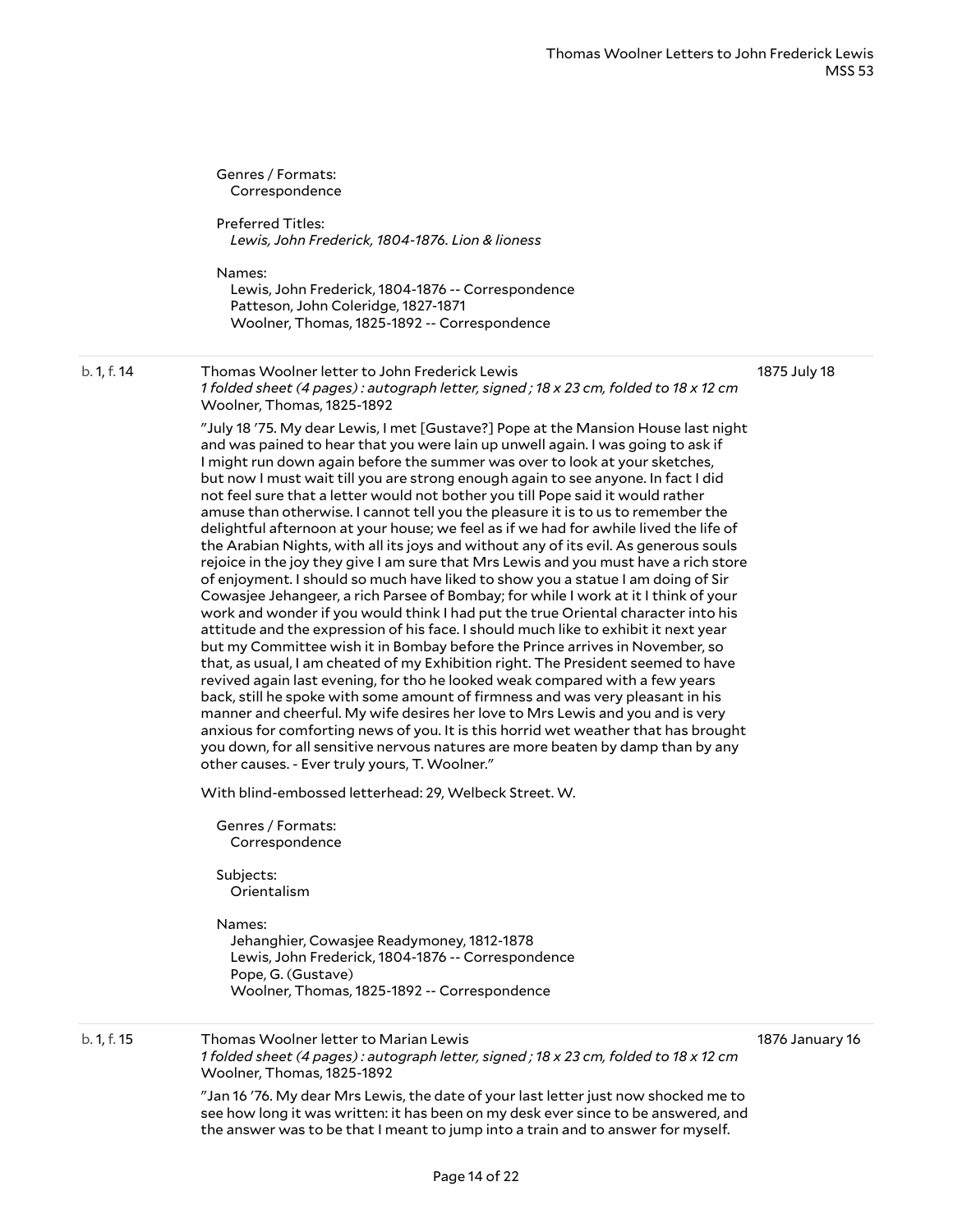Now, unless I fix a time I shall go on for 3 months longer without paying you a visit, as I never by any chance have a day disengaged, therefore unless you forbid me to do so I shall come to see you on Sunday 23rd. - But if Sunday is a day with you so solemn and lugubrious as to admit of no pleasure to yourselves or anyone else, in Scotch fashion, then I will pick out some other day and learn your opinion upon it, for I intend to go on no longer in this indefinite manner.- I have lots to tell the great Oriental about the fights over the increase of Associates, and long for a wholesome gossip upon Art, men, and things.- Tell him I have to do a Colossal statue of Captain Cook for Sydney, N.S. Wales to commemorate that mighty hero having discovered the place about 100 years ago. I have heard from time to time how he has been going on, and am glad that on the whole he seems to have got on so for thro' the winter pretty well: but considering how long I have allowed you to rest I think you may send me just 2 or 3 lines to say how you are going on.- We have got on very well hitherto. Kindest remembrances from my wife - Ever truly yours, T. Woolner."

With blind-embossed letterhead: 29, Welbeck Street. W.

Genres / Formats: Correspondence

#### Names:

Cook, James, 1728-1779 Lewis, John Frederick, 1804-1876 Lewis, Marian, approximately 1826-1906 -- Correspondence Woolner, Thomas, 1825-1892 -- Correspondence

Corporate Body: Royal Academy of Arts (Great Britain)

#### b. 1, f. 16 Thomas Woolner letter to Marian Lewis 1 folded sheet (1 page): autograph letter, signed; 18 x 23 cm, folded to 18 x 12 cm Woolner, Thomas, 1825-1892

1876 January 18

"Jan 18 '76. My dear Mrs Lewis, Best thanks; wet or dry I shall come next Sunday at about the time you say. I will tell all about Cook's statue when I come - he is to be on the top of a column so that he must stand - why does the great man wish to see him sitting - he who never rested? Perhaps because he thinks the mighty Captain should rest after so much activity! Ever truly yours, T. Woolner."

With blind-embossed letterhead: 29, Welbeck Street. W.

Genres / Formats: Correspondence

#### Names:

Cook, James, 1728-1779 Lewis, Marian, approximately 1826-1906 -- Correspondence Woolner, Thomas, 1825-1892 -- Correspondence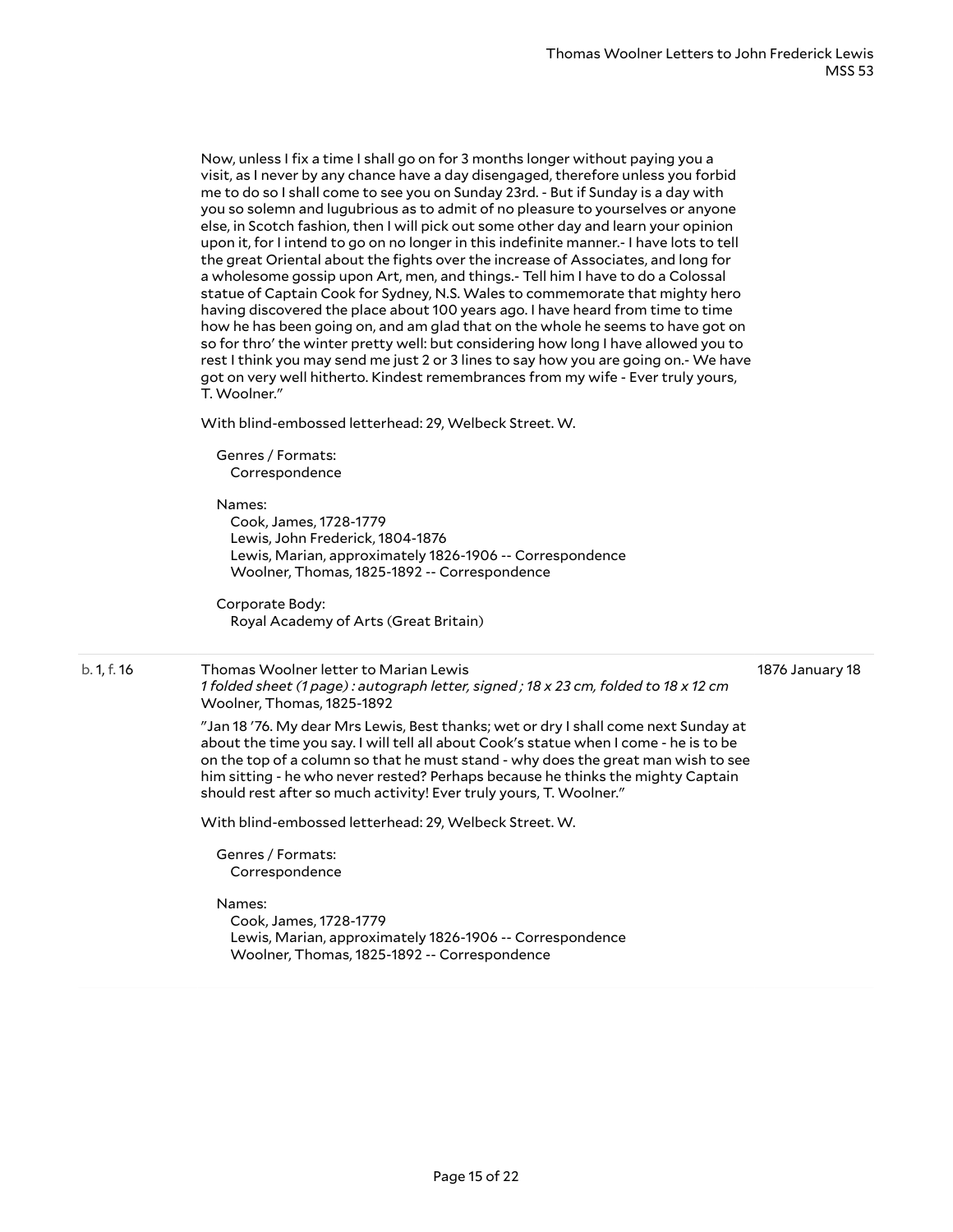b. 1, f. 17 Thomas Woolner letter to John Frederick Lewis 1 folded sheet (3 pages): autograph letter, signed; 18 x 23 cm, folded to 18 x 12 cm Woolner, Thomas, 1825-1892

1876 February 13

"Feb 13 '76. My dear Lewis, I met your brother in the street this morning and was grieved to hear from him that you were not so well and that the cold weather affected you. This cold is most penetrating, for almost ever since I was with you I have been bothered with a cough and irritation in my throat, and I cannot get well in consequence of the cold. If the cold serves me in this unjustifiable manner, my whole life being spent in the exercise of jumping up and down stools and steps, how is it to be wondered at that you are cruelly victimized by the tyrant when you can never take enough exercise to counteract its baneful insinuation. I can tell you nothing of the R.A. transactions at present for as yet nothing has been done. On Tuesday, as you know, there is a General Meeting when the great battle comes off, more Ass:s or "as you was". If anything notable should occur I will be your humble chronicler. I am now obliged to flit and only send this as a nod in passing. - Please to remem. me most kindly to Mrs Lewis, Ever truly yours, T. Woolner."

With blind-embossed letterhead: 29, Welbeck Street. W.

Genres / Formats: Correspondence

Names:

Lewis, John Frederick, 1804-1876 -- Correspondence Woolner, Thomas, 1825-1892 -- Correspondence

Corporate Body: Royal Academy of Arts (Great Britain)

#### b. 1, f. 18 Thomas Woolner letter to Marian Lewis 1 folded sheet (4 pages): autograph letter, signed; 18 x 23 cm, folded to 18 x 12 cm Woolner, Thomas, 1825-1892

1876 February 20

"Feb: 20 '76. My dear Mrs Lewis, I ought to have answered your letter before, but of late every evening I have had has been so closely engaged that I have not been my own master but rather the unwilling slave of that unpitying Demon brute - Circumstance. Tho wet a great deal, the weather has been so mild these last few days I hope it has dealt kindly with my well-beloved Patriarch. I was by no means pleased to have your confirmation of what I had heard of him. I am glad you think it does him good to have a chat on the way this queer world wags, and I will run down any Sunday you tell me I may see him without hurting him: my duties of the heavy sort are not yet begun at the R.A. and when they are they will not affect my Sunday, as I rarely work on that quiet restful day. What a joke about a bust of S.C. Hall! - doubtless I have during my life done many things a highly developed - or rather a human creature living in a highly developed civilization ought not to have done; - but I can lay my hand upon my faithful bosom and say "Thank that Destiny, hitherto my guide, I have never yet descended into such a puddle of inanity as to exercise my craft upon the features of Mr Pecksniff!" So pray ask your Husband not on my account to swell the vanity or the pockets of this contemptible sneak.- The R.A. business was very simple last Tuesday - it was decided by a majority of 2 to 1 that a first installment of Associates be elected soon as possible with the vote and all other advantages the present ones enjoy. To my mind this is disastrous because it will stop anything like a large movement towards justice for 25 years or longer, but as it appears to serve the purpose of ambition, and as ambition has a large majority to pedestalize him upwards I suppose the most philosophical thing is to smile at the gregariousness of mankind.- Ever truly yours, T. Woolner." S.C. Hall was the editor of The Art Journal and was renowned for his sanctimonious personality. He was widely considered the basis for Charles Dickens's character, Mr. Pecksniff.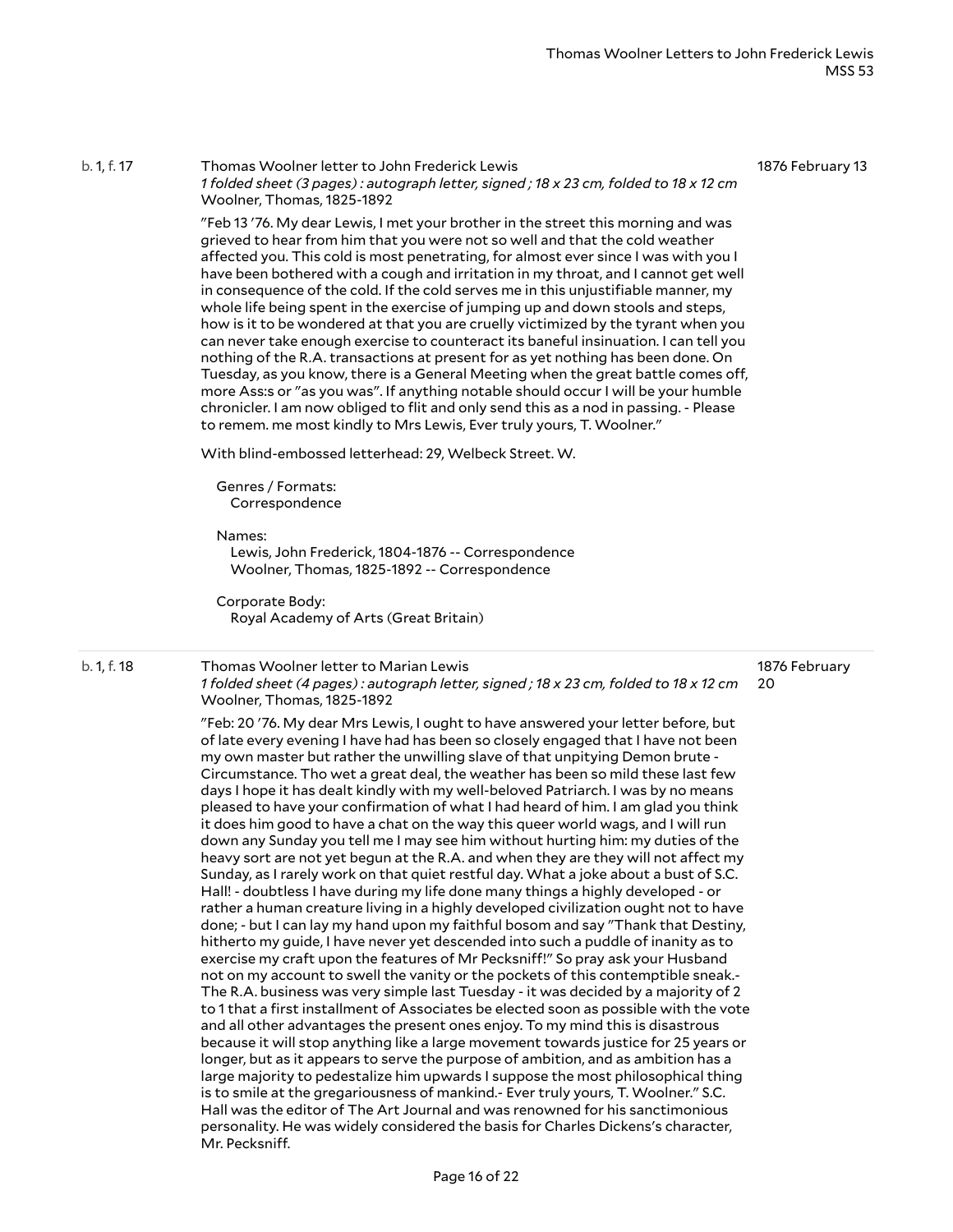|             | With blind-embossed letterhead: 29, Welbeck Street. W.                                                                                                                                                                                                                                                                                                                                                                                                                                                                                                                                                                       |              |
|-------------|------------------------------------------------------------------------------------------------------------------------------------------------------------------------------------------------------------------------------------------------------------------------------------------------------------------------------------------------------------------------------------------------------------------------------------------------------------------------------------------------------------------------------------------------------------------------------------------------------------------------------|--------------|
|             | Genres / Formats:<br>Correspondence                                                                                                                                                                                                                                                                                                                                                                                                                                                                                                                                                                                          |              |
|             | Names:<br>Hall, S. C. (Samuel Carter), 1800-1889<br>Lewis, John Frederick, 1804-1876<br>Lewis, Marian, approximately 1826-1906 -- Correspondence<br>Woolner, Thomas, 1825-1892 -- Correspondence                                                                                                                                                                                                                                                                                                                                                                                                                             |              |
|             | Corporate Body:<br>Royal Academy of Arts (Great Britain)                                                                                                                                                                                                                                                                                                                                                                                                                                                                                                                                                                     |              |
| b. 1, f. 19 | Thomas Woolner letter to John Frederick Lewis<br>1 folded sheet (2 pages): autograph letter, signed; 18 x 23 cm, folded to 18 x 12 cm<br>Woolner, Thomas, 1825-1892                                                                                                                                                                                                                                                                                                                                                                                                                                                          | 1876 March 9 |
|             | "March 9'76. My dear Lewis, I will be with you on Sunday somewhere about 3 P.M.-<br>and as it will give me more time with you I will stay the night, as I suppose I can get<br>away pretty early in the morning. - I sent your letter to my wife, who is at Hastings;<br>she was charmed with the hopeful tone of it and desired me to give you her love.<br>- I am up and over my head in letters as I have no wife here to carry off the press<br>of them as usual. Ever yours, T. Woolner." Marginalia: "I saw [William] Boxall last<br>night: - he is very feeble I fear.-" William Boxall would die on 6 December 1876. |              |
|             | Addressed from "29 Welbeck St. W." Addressed to "J.F. Lewis Esq. R.A. Walton-on-<br>Thames"; with postage stamp and multiple postal markings; torn at edges.                                                                                                                                                                                                                                                                                                                                                                                                                                                                 |              |
|             | Genres / Formats:<br>Correspondence                                                                                                                                                                                                                                                                                                                                                                                                                                                                                                                                                                                          |              |
|             | Names:<br>Boxall, William, Sir, 1800-1879<br>Lewis, John Frederick, 1804-1876 -- Correspondence<br>Woolner, Alice, 1845-1912<br>Woolner, Thomas, 1825-1892 -- Correspondence                                                                                                                                                                                                                                                                                                                                                                                                                                                 |              |
|             |                                                                                                                                                                                                                                                                                                                                                                                                                                                                                                                                                                                                                              |              |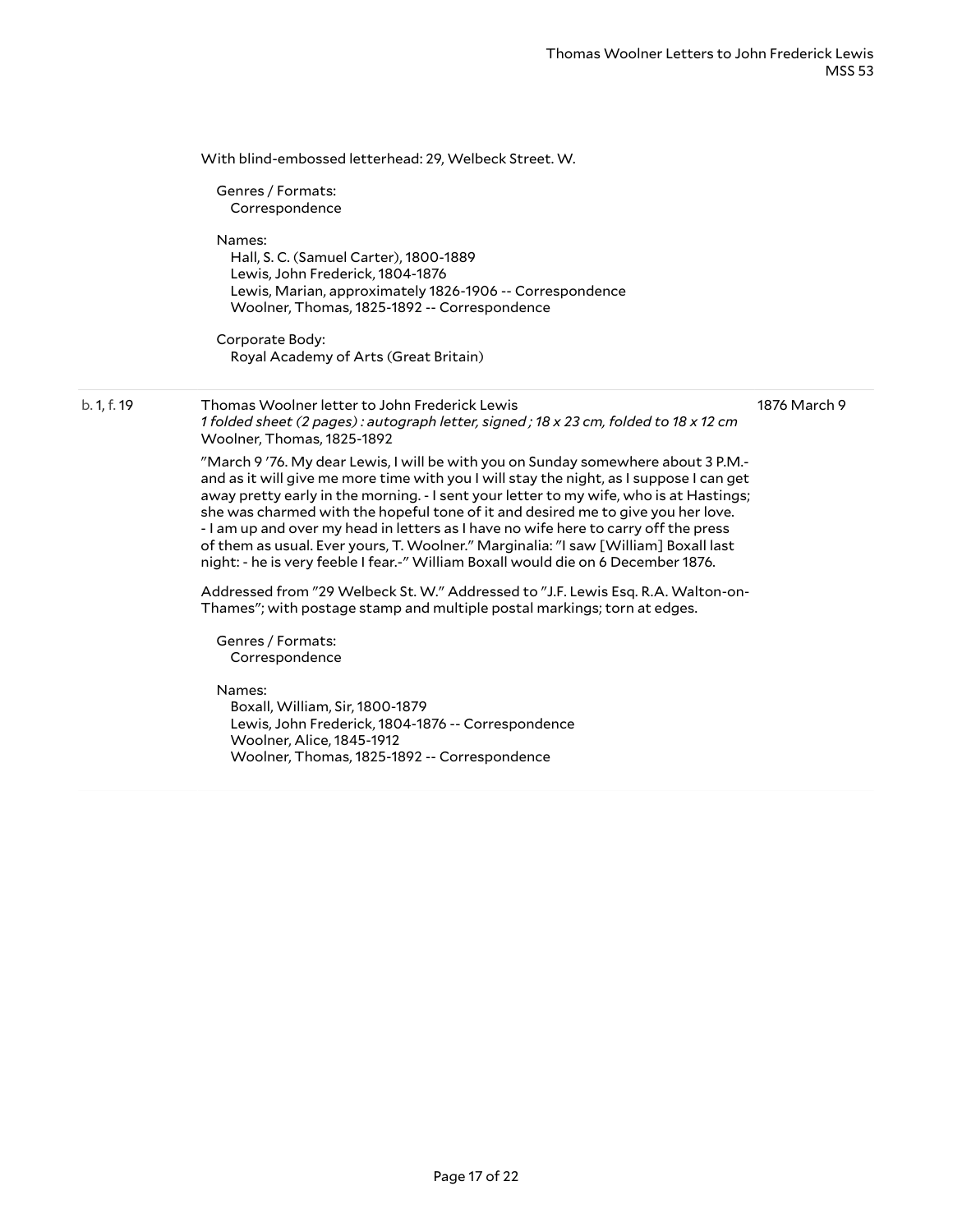| b. 1, f. 20 | Thomas Woolner letter to Marian Lewis<br>1 folded sheet (3 pages): autograph letter, signed; 18 x 23 cm, folded to 18 x 12 cm<br>Woolner, Thomas, 1825-1892<br>"March 11 '76. My dear Mrs Lewis, I am grieved at your sad news, and hope it is<br>only a few days of depression you have to be anxious about. Tell him he must<br>not think of writing unless doing so allows one to accept it as a sign of very<br>great improvement indeed: - mind this is bona fide, and I cannot accede to any<br>vagaries of his generous impulses. I do not at all like writing to my wife that he is<br>worse for his last letter rejoiced her so much; and she gets so little holiday, having<br>this refractory tribe always on her hands, I do not like to send down a cloud to<br>shade her day of sunshine. - She gave in this morning's letter a fine account of the<br>glorious sea and the waves washing over the roadway. The children are with me;<br>so that she has nothing to do but laugh and grow fat. - Hoping for good news-<br>Ever truly yours, T. Woolner."<br>With blind-embossed letterhead: 29, Welbeck Street. W.<br>Genres / Formats:<br>Correspondence<br>Names:<br>Lewis, John Frederick, 1804-1876<br>Lewis, Marian, approximately 1826-1906 -- Correspondence<br>Woolner, Alice, 1845-1912<br>Woolner, Thomas, 1825-1892 -- Correspondence     | 1876 March 11 |
|-------------|--------------------------------------------------------------------------------------------------------------------------------------------------------------------------------------------------------------------------------------------------------------------------------------------------------------------------------------------------------------------------------------------------------------------------------------------------------------------------------------------------------------------------------------------------------------------------------------------------------------------------------------------------------------------------------------------------------------------------------------------------------------------------------------------------------------------------------------------------------------------------------------------------------------------------------------------------------------------------------------------------------------------------------------------------------------------------------------------------------------------------------------------------------------------------------------------------------------------------------------------------------------------------------------------------------------------------------------------------------------------|---------------|
| b. 1, f. 21 | Thomas Woolner letter to Marian Lewis<br>1 folded sheet (4 pages): autograph letter, signed; 10 x 19 cm, folded to 10 x 10 cm<br>Woolner, Thomas, 1825-1892<br>"March 27 '76. My dear Mrs Lewis, We were grieved to have your bad news of your<br>glorious veteran; and the weather so abominable that I scarcely expect to have<br>a better yet awhile. Tell him that if I see anything brilliant I will tell him. I am glad<br>he sent his own, for a true blossom is grateful where artificial flowers fatigue. You<br>saw that my wife has returned, and the house has received its soul again. How<br>she longs for cheery news, and to see you both again. Her day at your house is<br>a memory steeped in Romance, for your artist is her ideal of a splendid painter;<br>and I am vain enough to think praise from her of value, as she gives it rarely, and<br>very little of it to me. - I have been too busy to write before - my love to him -<br>every yours, T. Woolner." Marginalia: "Thanks for your kind letters!" See: Thomas<br>Woolner, R.A., sculptor and poet, page 302.<br>Addressed from 29 Welbeck Street.<br>Genres / Formats:<br>Correspondence<br>Names:<br>Lewis, John Frederick, 1804-1876<br>Lewis, Marian, approximately 1826-1906 -- Correspondence<br>Woolner, Thomas, 1825-1892<br>Woolner, Thomas, 1825-1892 -- Correspondence | 1876 March 27 |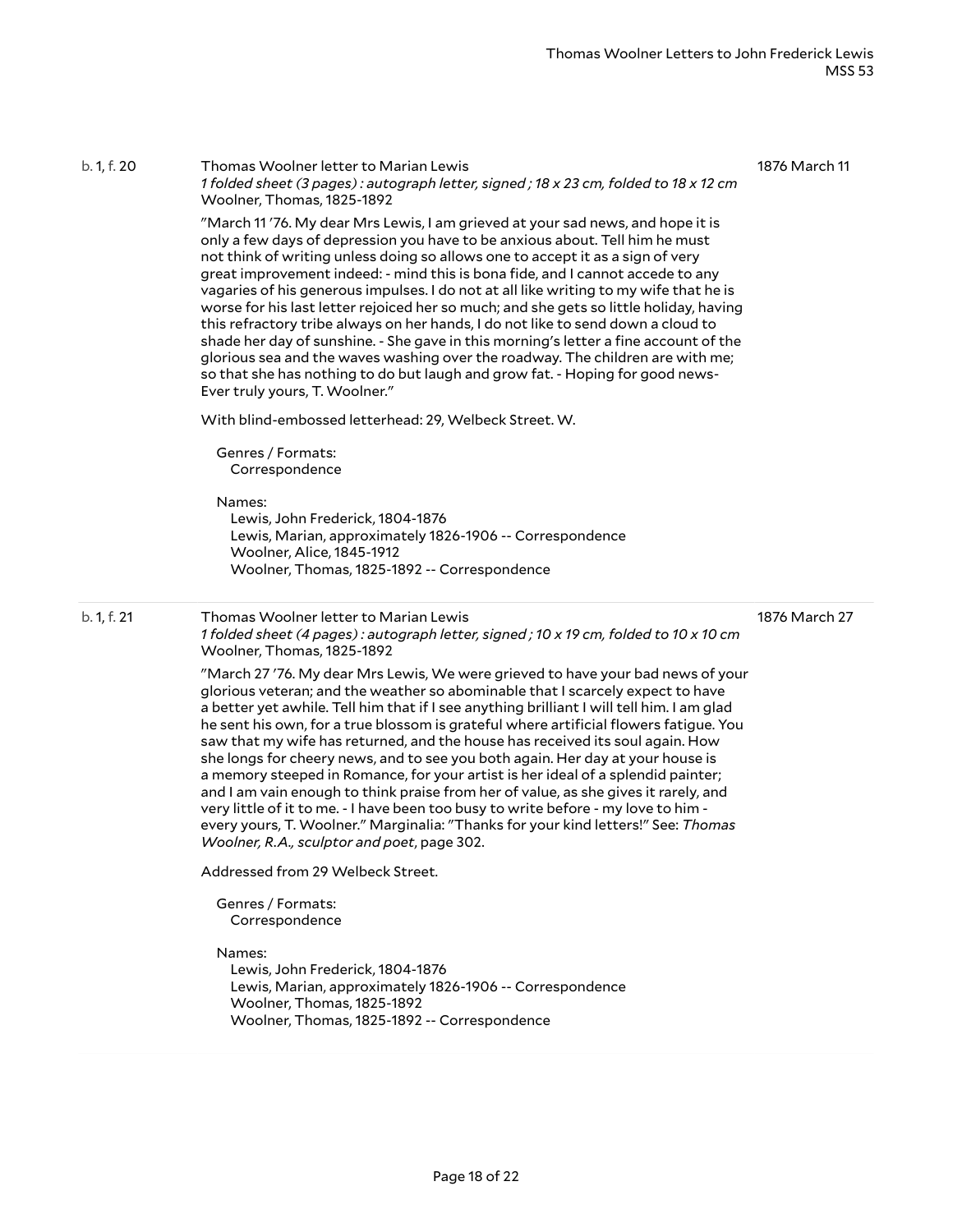| b. 1, f. 22 | Alice Woolner letter to John Frederick Lewis<br>1 sheet (2 pages): autograph letter, signed; 18 x 12 cm<br>Woolner, Alice, 1845-1912<br>Alice Woolner's hand is difficult to decipher. She appears to be writing on behalf<br>of Thomas Woolner to arrange a meeting with J.F. Lewis on January 29th, at the<br>Athenaeum.<br>Addressed from 29 Welbeck St.<br>Genres / Formats:<br>Correspondence<br>Names:<br>Lewis, John Frederick, 1804-1876 -- Correspondence<br>Woolner, Alice, 1845-1912 -- Correspondence<br>Woolner, Thomas, 1825-1892 | between 1874<br>and 1876,<br>January 26 |
|-------------|-------------------------------------------------------------------------------------------------------------------------------------------------------------------------------------------------------------------------------------------------------------------------------------------------------------------------------------------------------------------------------------------------------------------------------------------------------------------------------------------------------------------------------------------------|-----------------------------------------|
| b. 1, f. 23 | Alice Woolner letter to Marian Lewis<br>1 folded sheet (3 pages): autograph letter, signed; 18 x 23 cm, folded to 18 x 12 cm<br>Woolner, Alice, 1845-1912<br>Woolner appears to inquire about the health of J.F. Lewis, noting "this severe<br>weather I fear is very bad for your invalid."                                                                                                                                                                                                                                                    | between 1874<br>and 1876, March<br>22   |
|             | With blind-embossed letterhead: 29, Welbeck Street. W.                                                                                                                                                                                                                                                                                                                                                                                                                                                                                          |                                         |
|             | Genres / Formats:<br>Correspondence                                                                                                                                                                                                                                                                                                                                                                                                                                                                                                             |                                         |
|             | Names:<br>Lewis, John Frederick, 1804-1876<br>Lewis, Marian, approximately 1826-1906 -- Correspondence<br>Woolner, Alice, 1845-1912 -- Correspondence<br>Woolner, Thomas, 1825-1892                                                                                                                                                                                                                                                                                                                                                             |                                         |
| b. 1, f. 24 | Charles Aitken letter to D. Hewitt<br>1 folded sheet (2 pages): autograph letter, signed; 18 x 24 cm, folded to 18 x 12 cm<br>Aitken, Charles, 1869-1936                                                                                                                                                                                                                                                                                                                                                                                        | 1914 January 5                          |
|             | "January 5, 1914. Dear Sir, I am very much obliged to you for your kind letter about<br>the Lewis pictures. I will write to Christies'. I think the Birmingham Gallery must<br>have bought some. I would be very grateful for the addresses of any owners of<br>Lewis's pictures, if it is not troubling you too much. I am yours very truly, Charles<br>Aitken []"                                                                                                                                                                             |                                         |
|             | With blind-embossed letterhead: National Gallery, British Art, S.W.; and blind-<br>embossed seal.                                                                                                                                                                                                                                                                                                                                                                                                                                               |                                         |
|             | Genres / Formats:<br>Correspondence                                                                                                                                                                                                                                                                                                                                                                                                                                                                                                             |                                         |
|             | Names:<br>Aitken, Charles, 1869-1936 -- Correspondence<br>Hewitt, D. -- Correspondence                                                                                                                                                                                                                                                                                                                                                                                                                                                          |                                         |
|             | Corporate Bodies:<br>Birmingham City Museum and Art Gallery<br><b>Tate Gallery</b>                                                                                                                                                                                                                                                                                                                                                                                                                                                              |                                         |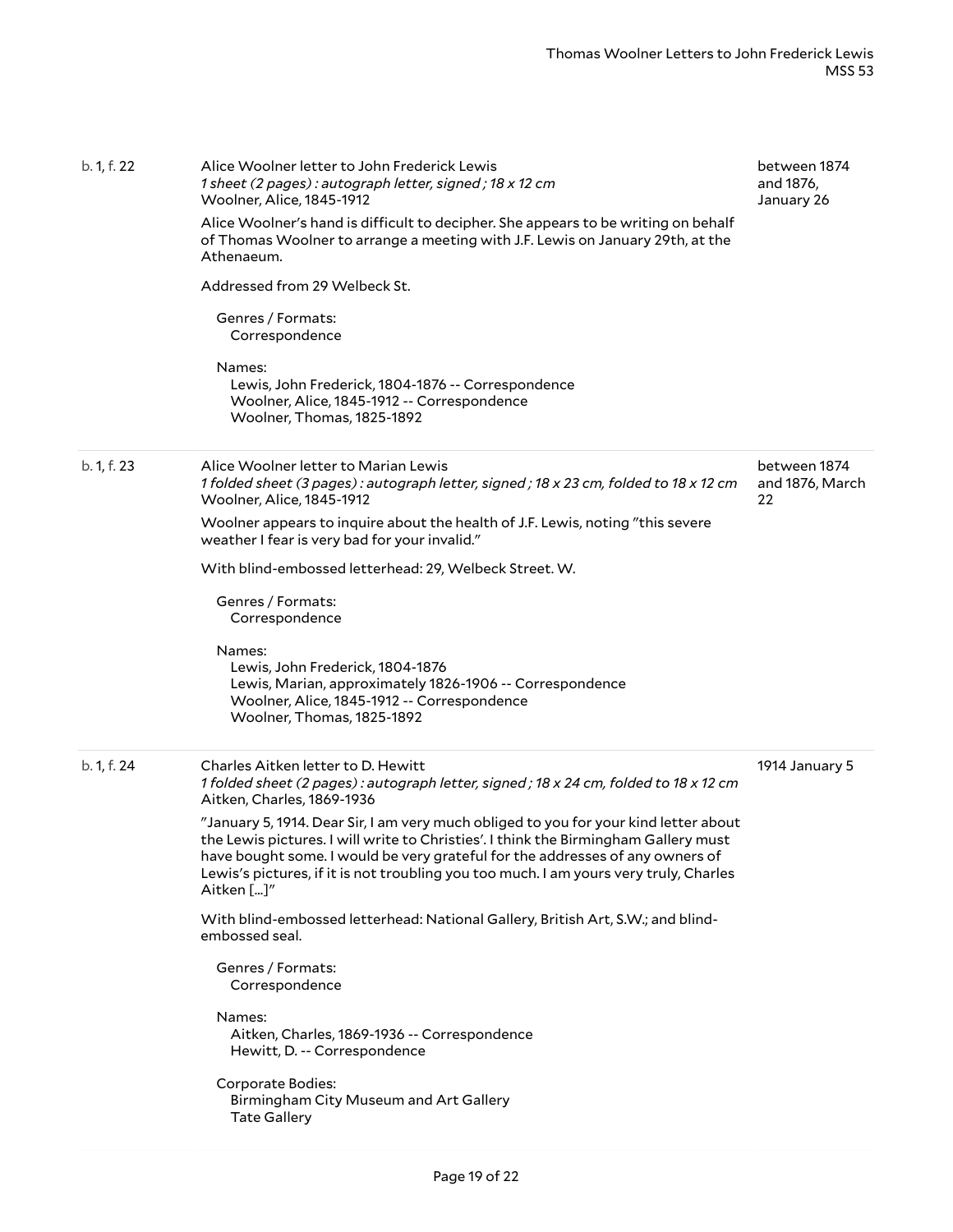#### b. 1, f. 25 Charles Aitken letter to D. Hewitt 1 folded sheet (3 pages): autograph letter, signed; 18 x 24 cm, folded to 18 x 12 cm Aitken, Charles, 1869-1936

1914 January 15

"January 15, 1914. Dear Mr Hewitt, I am so much indebted to you for your kindness in sending me this valuable list. I want to see Lewis better represented here and shall try to array a little exhibition rather with a view to the Trustees being able to see his work. Mr Horton of Birmingham [i.e., Joseph Horton, d. 1927] has a good big [?] scale one "In the Harem" but he has rather an exaggerated idea of its market price. Sir Cuthbert Quilter had a good one but I do not know at present what became of it. With renewed thanks, I am yours very truly, Charles Aitken."

With blind-embossed letterhead: National Gallery, British Art, Millbank, S.W.; and blind-embossed seal.

Genres / Formats: Correspondence

Preferred Titles: *Lewis, John Frederick, 1804-1876. Harem*

Names:

Aitken, Charles, 1869-1936 -- Correspondence Hewitt, D. -- Correspondence Horton, Joseph, -1927 Lewis, John Frederick, 1804-1876 Quilter, Cuthbert, Sir, 1841-1911

Corporate Body: Tate Gallery

#### b. 1, f. 26 Amy Woolner letter to D. Hewitt

1914 March 29

1 folded sheet (2 pages): autograph letter, signed; 18 x 23 cm, folded to 18 x 12 cm Woolner, Amy

"March 29th, 1914. Dear Mr. Hewitt, Thank you very much for searching out the letters of my father and taking so much trouble about the matter. It will be very nice to see you again if you can manage to bring the letters but I should like to know when you mean to come as I might be out - we are leaving this place on Monday April 6th and tomorrow we are out all the afternoon - With our kind regards, I am Sincerely yours, Amy Woolner."

Addressed from: 106 Queen's Gate, S.W.

Genres / Formats: Correspondence

Names:

Hewitt, D. -- Correspondence Lewis, John Frederick, 1804-1876 Woolner, Amy -- Correspondence. Woolner, Thomas, 1825-1892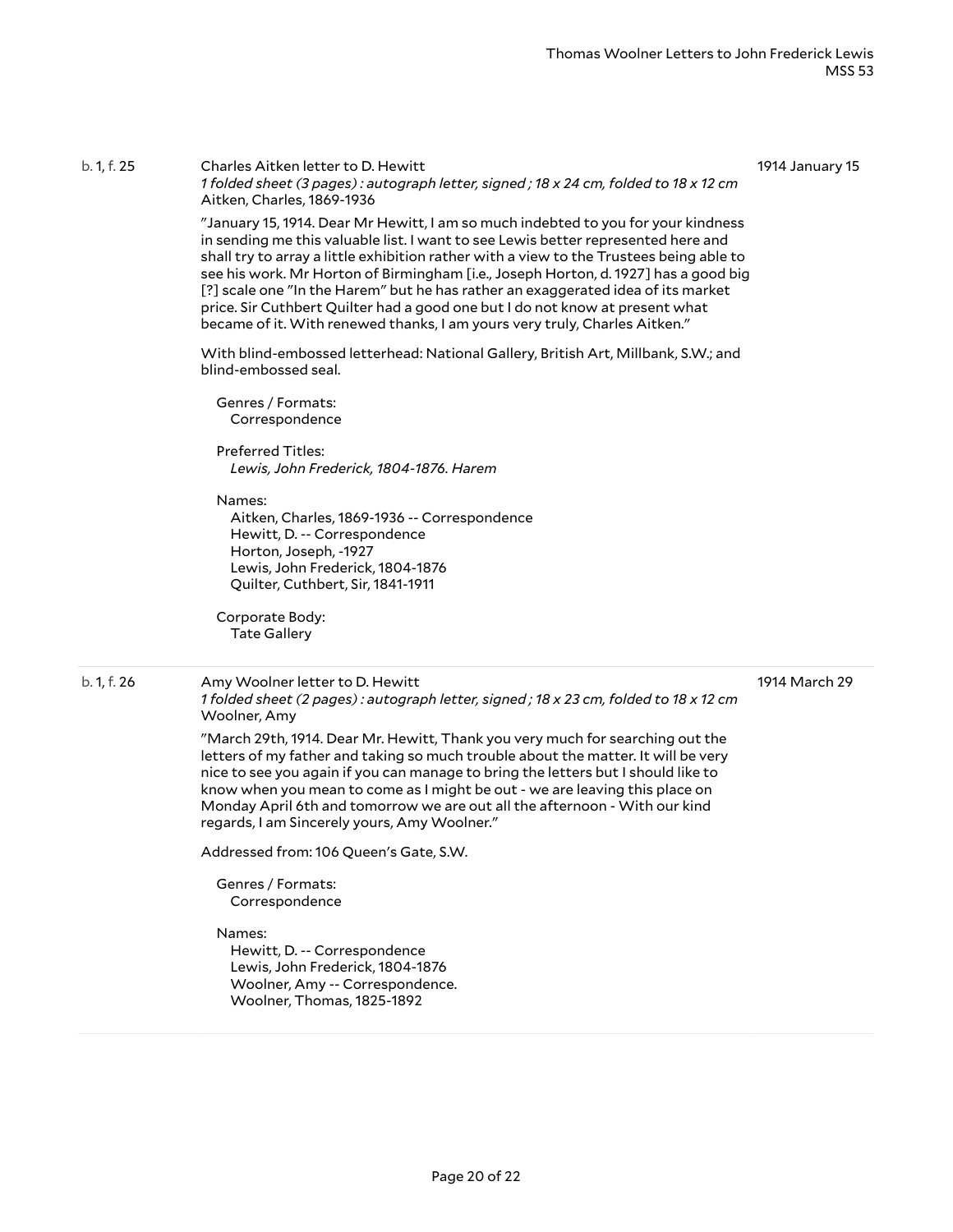b. 1, f. 27 Amy Woolner note *1 folded sheet (1 page) : autograph note, signed ; 20 x 33 cm, folded to 20 by 13 cm* Woolner, Amy A folded sheet of paper, inscribed: "Letters from T. Woolner to J.F. Lewis R.A., returned with thanks & compliments, May 19, 1914, from Amy Woolner, Belle Vue, Chiddingfold, Surrey." Names: Lewis, John Frederick, 1804-1876 Woolner, Thomas, 1825-1892 1914 May 19